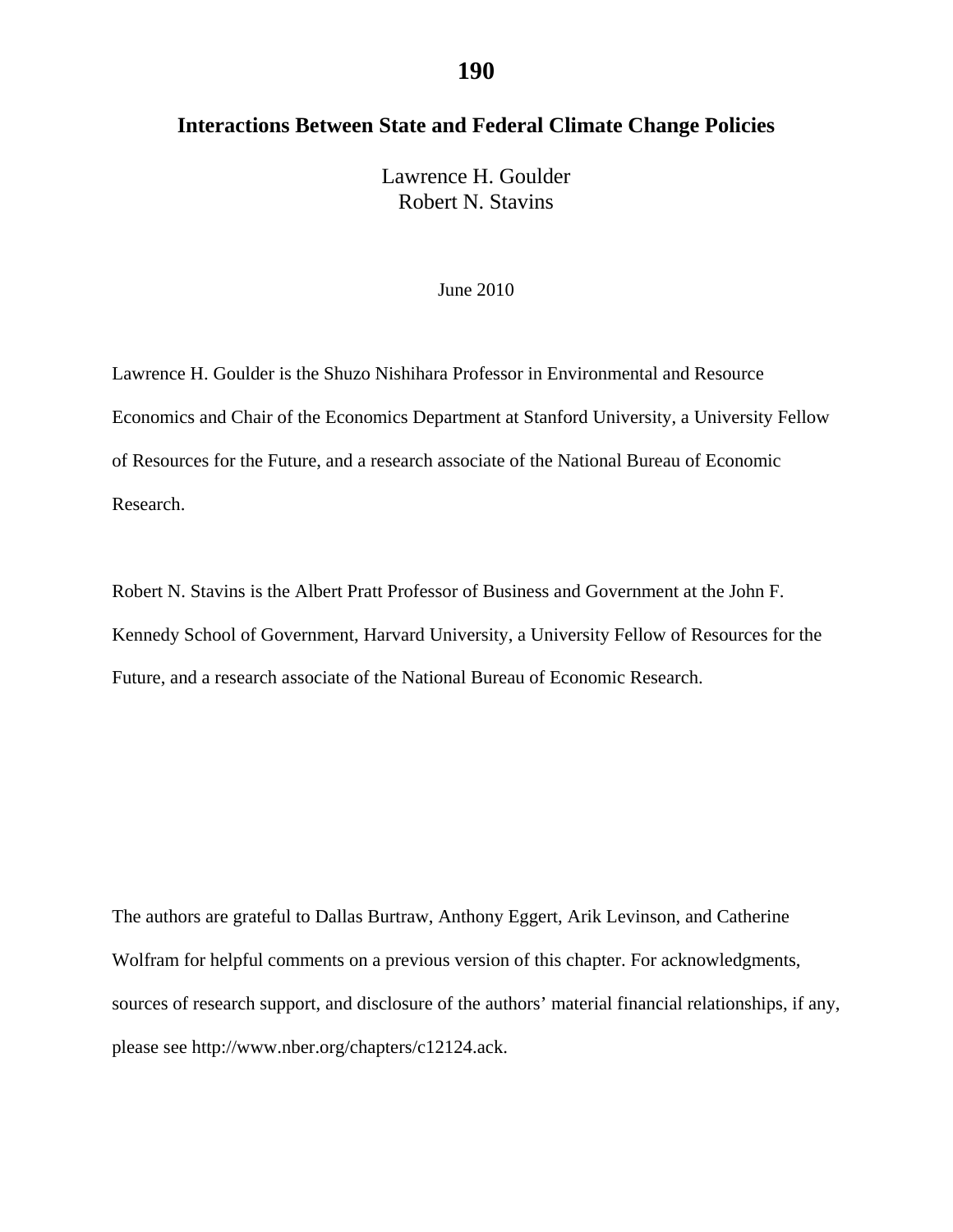## **1. Introduction**

Over the past five years, a series of climate bills with national cap-and-trade systems at their heart have been introduced in the U.S. Congress. But as of June 2010, only one bill – H.R. 2454, the American Clean Energy and Security Act of 2009 – had been passed by a house of Congress, and no bill had been sent to the President for his signature. In this environment of relatively slow federal action, climate policy initiatives have emerged at the regional, state, and even local levels. In fact, state-level climate policies are being contemplated, developed, or implemented in more than half of the fifty states.<sup>1,2</sup>

Federal-level action may soon take place, however. This could come through Congressional action or through greenhouse gas regulation by the U.S Environmental Protection Agency under the Clean Air Act. In the absence of Congressional action, EPA action is called for as a result of the 2006 U.S. Supreme Court decision in *Massachusetts v. EPA*,<sup>3</sup> the Obama administration's subsequent "endangerment finding" that carbon dioxide (and other greenhouse gases) endanger public health and welfare, and the consequent designation in 2010 of carbon dioxide as a pollutant for regulatory purposes under the Clean Air Act both for stationary and mobile sources.

No matter whether federal action comes through new legislation or via the EPA's authority under the Clean Air Act, important questions arise regarding the relationship of federal actions to ongoing state-level climate policy developments. In the presence of federal policies, to what extent will state efforts be cost-effective? How does the co-existence of state- and federal-level policies affect the ability of state efforts to achieve emissions reductions?

This chapter addresses these questions. We find that the co-existence of state and federal climate efforts can be mutually reinforcing or problematic, depending on the nature of the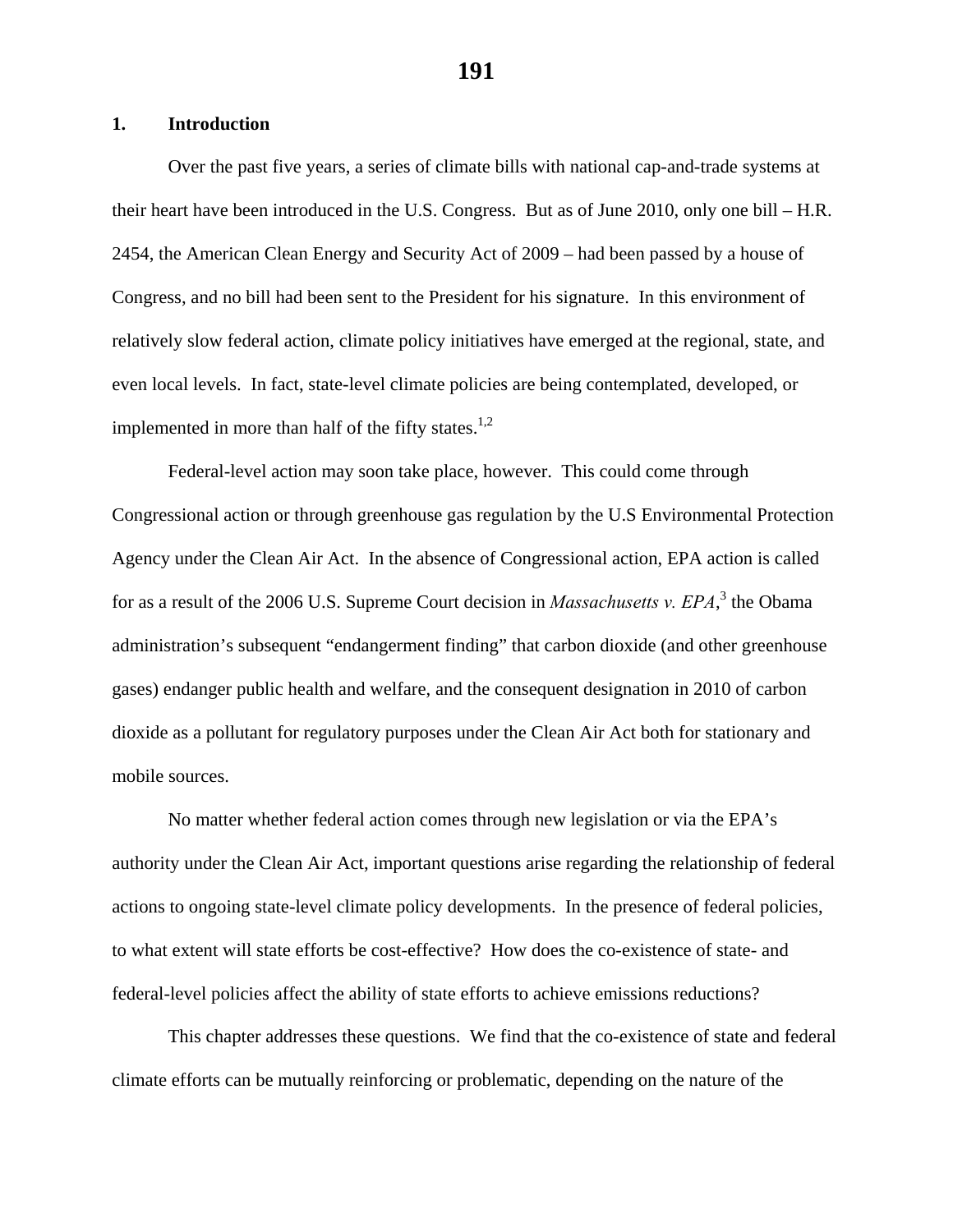overlap between the two systems, the relative stringency of the efforts, and the types of policy instruments utilized. Problematic interactions arise when the federal policy involves restrictions on aggregate emissions quantities (as with a simple federal cap-and-trade program) or involves nationwide averaging of performance (as with fuel-economy standards or renewable fuel standards). In these circumstances, the emission reductions accomplished by a subset of U.S. states reduces pressure on the constraints posed by the federal policy, thereby freeing – indeed, encouraging – facilities or manufacturers to increase emissions in other states. This leads to "emissions leakage" and a loss of cost-effectiveness at the national level. In contrast, when the federal policy fixes prices for emissions (as under carbon taxes or under a cap-and-trade program with a binding "safety valve" or "price collar"), more aggressive climate policy in a subset of states does not lead to offsetting emissions elsewhere. Nationwide emissions are reduced, but the more aggressive action generally leads to differing marginal abatement costs across states, implying that the same reduction could have been achieved at lower cost though an increase in the federally established price of emissions.

Even in situations where significant leakage is likely, there may be a case for state-level action to the extent that such action yields other, offsetting benefits. We articulate and evaluate a number of arguments that claim such benefits and are raised to support state-level climate policy in the presence of federal policies, despite the potential for leakage.

The chapter is organized as follows. Section 2 examines interactions between federal and state cap-and-trade programs, while Section 3 examines interactions under other policies, including fuel economy standards and renewable fuel standards. In both of these sections, we highlight difficulties that stem from these interactions, and explore the extent to which avoiding these problems is consistent with the continuing presence of state programs. Section 4 evaluates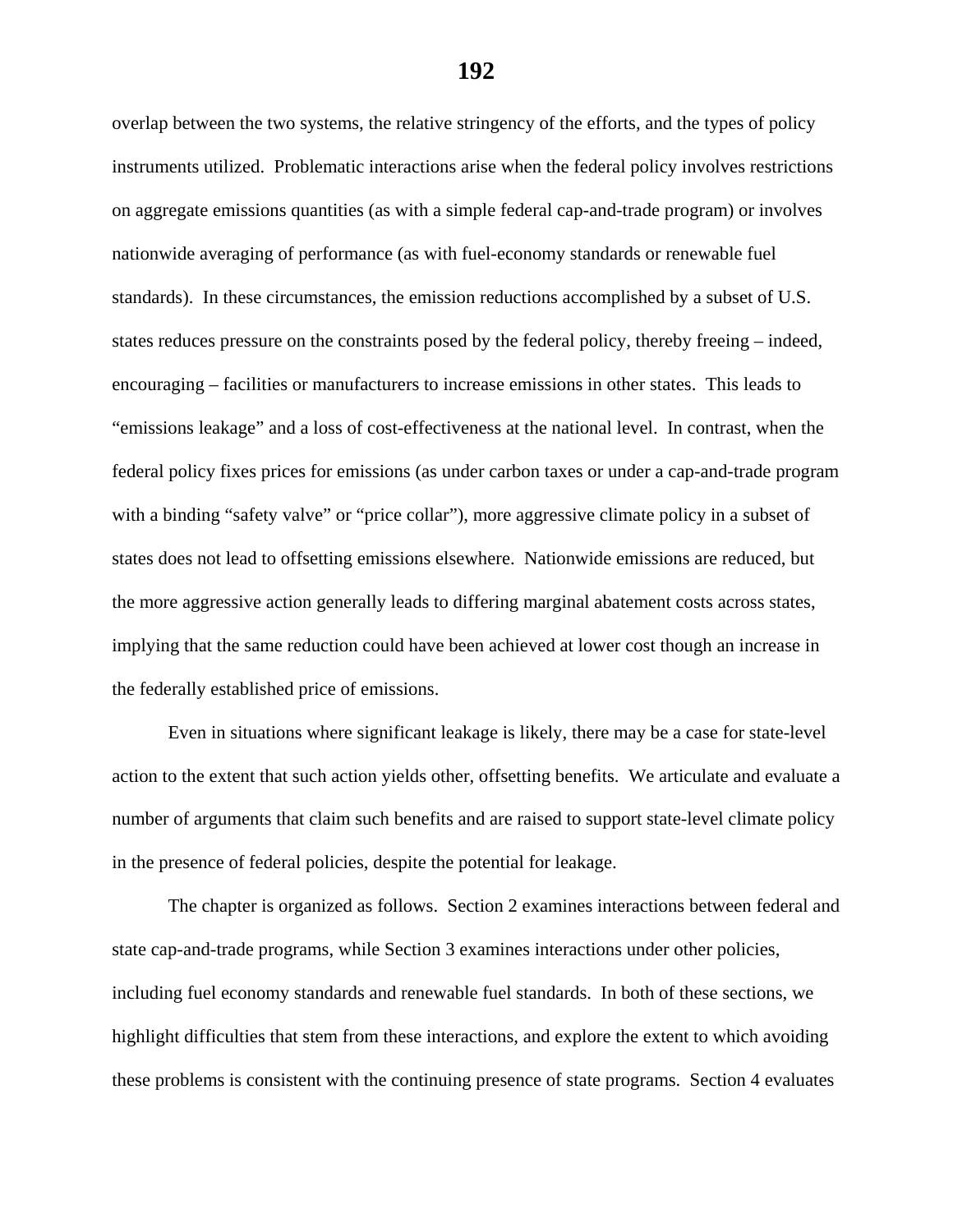several arguments claiming various benefits from state-level action that may offset the disadvantages (such as emissions leakage) identified earlier. Section 5 concludes.

#### **2. National and Sub-National Cap-and-Trade Systems**

 How would a federal cap-and-trade system interact with one or more state (or other subnational) cap-and-trade systems? Two key factors driving such interactions are the degree of overlap in coverage (scope of sources) between the federal and state systems, and the relative stringency of the two systems. We consider two important cases: programs with perfectly overlapping coverage, and programs with imperfectly overlapping coverage.<sup>4</sup>

# 2.1 Systems with Perfectly Overlapping Coverage

 The simplest case is systems with perfectly overlapping coverage. One example is the case involving upstream federal and state cap-and-trade systems, both of which are economywide. Another is the case in which the federal and state systems both focus exclusively on the electricity generation sector.

 Consider first the situation where the state program is *more stringent* than the national program in that it requires reductions from sources within the state that are greater than would be achieved under the national program alone. In this case, emissions sources must surrender both state and federal allowances to comply with the two jurisdictions. If a source only needed to surrender to one jurisdiction, it would choose abatement levels such that marginal abatement costs equaled the allowance price. If the source must offer allowances to two jurisdictions, it will equate marginal abatement costs with the *sum* of the two allowance prices.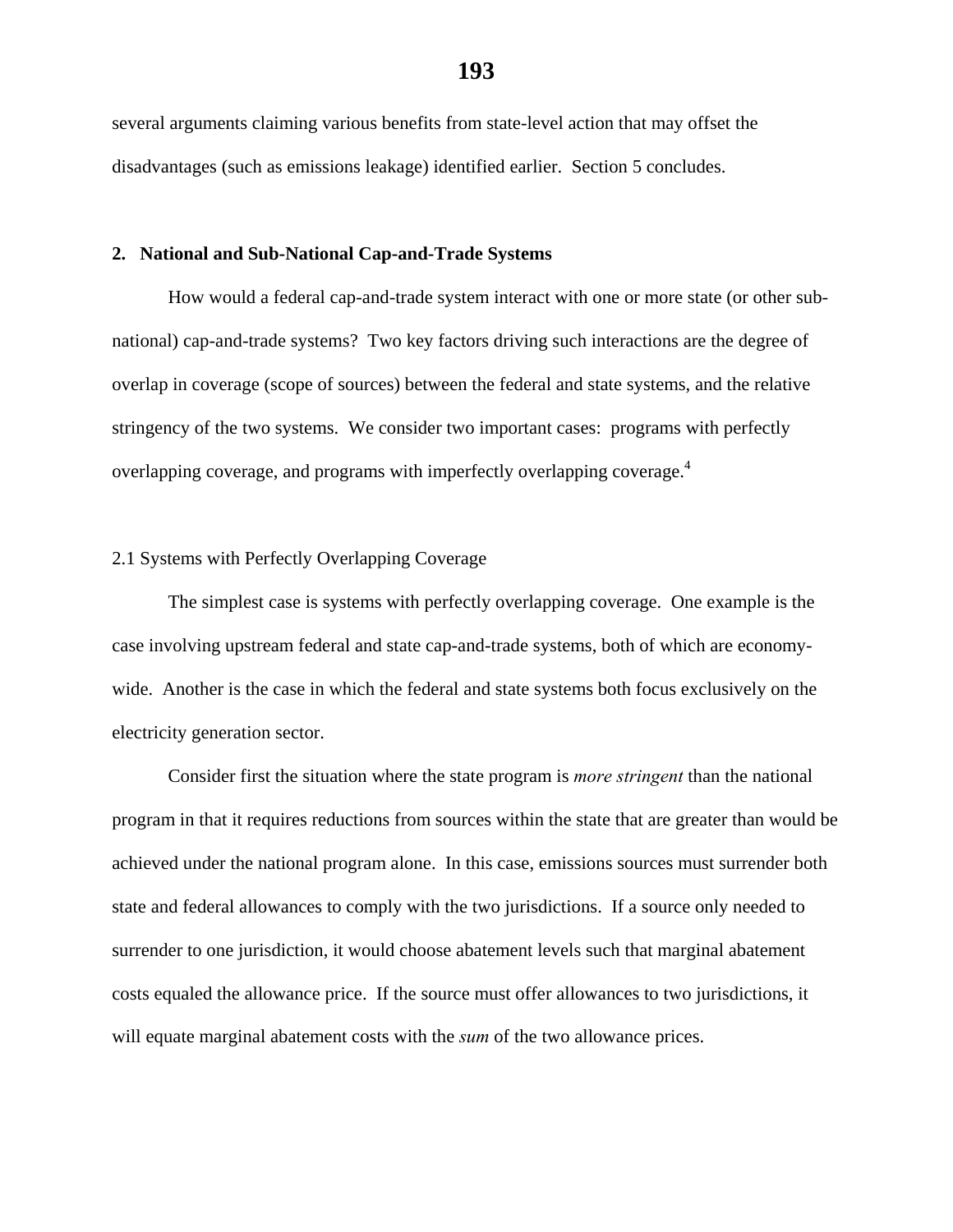Figure 1 below depicts the impact of facing two allowance prices. The figure displays marginal benefits from emissions (corresponding to marginal costs of emissions abatement) for two groups of states; the "greener states" prefer more stringent cap-and-trade policy than the other states do. Suppose that initially the only cap-and-trade program is at the federal level. With allowance trading across all states, marginal abatement costs are equated across states, and a single allowance price of *pFED* applies nationwide. Total emissions at the national level are *eGS* plus  $e<sub>OS</sub>$ , a total given by the federal policy's overall emissions cap.

## Insert Figure 1 about here

Now suppose the greener states wish to impose a tighter cap-and-trade program within their own jurisdictions. They establish their own allowance cap of *eGS'*, allowing fewer emissions than their prior equilibrium emissions level  $e_{GS}$ . The tighter cap compels producers in the greener states to reduce their emissions further. This reduces demands for the federal level allowances, causing the price of these allowances to fall, which leads to increased emissions in the other states. The new equilibrium price of federal allowances is  $p_{FED}$ . The price of the green states' allowances is  $p_{GS}$ , determined such that the sum of the federal allowance price and the state allowance price equals the green states' marginal costs of abatement at  $e_{GS}$ '.

 Importantly, the greener states' efforts do not lead to any reductions in national emissions beyond that mandated by the federal cap. These states face marginal abatement costs of is  $p_{FED}$ ' plus  $p_{GS}$ , higher than those  $(p_{FED})$  in the other states. With marginal costs not equalized nationally, the country's overall abatement costs are greater than under the federal program alone. 5 Thus, the presence of the greener states' program compromises cost-effectiveness.

 This is the likely outcome from the interaction of a stringent California cap-and-trade system implemented under AB 32 and a less stringent federal system (assuming similar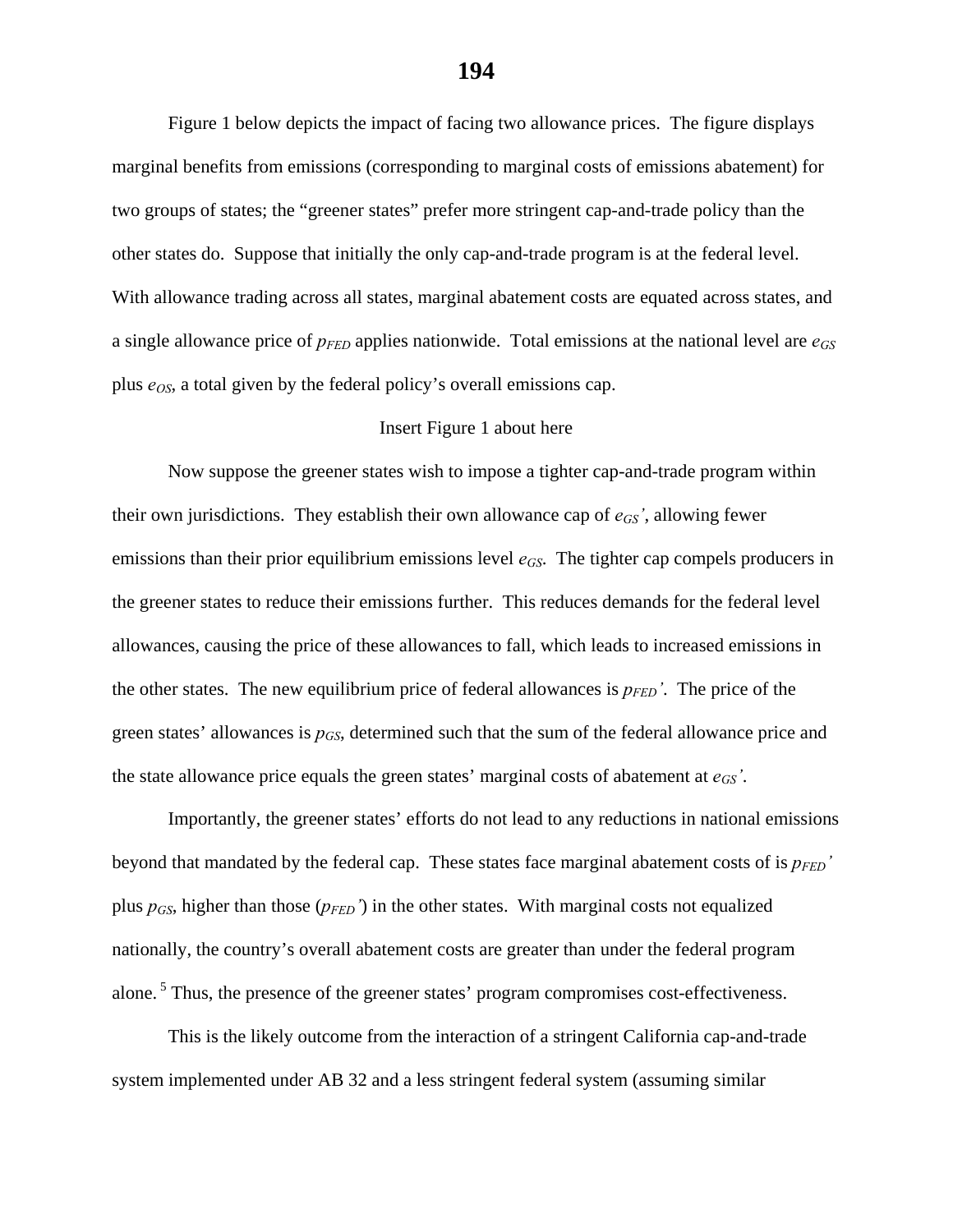coverage). California's tighter cap would not achieve any further reductions in emissions. At the same time it would add to the state's costs and to the nationwide costs of achieving the national target.

 What would happen if the state program were *less stringent* than the federal program in the sense of requiring smaller reductions from sources within the state than would be achieved under the Federal program alone? This would be a case where the greener states' cap is to the right of *eGS*. In this case, the federal allowance price would be sufficiently high to cause sources in the state to reduce emissions below the state cap; the state's cap is therefore not binding and the equilibrium price of state allowances is zero. Here the state program has no impact – it neither affects nationwide nor in-state emissions nor alters the cost-effectiveness of the federal program.

### 2.2 Systems with Imperfectly Overlapping Coverage

 Now consider the case where the national and state programs involve imperfectly overlapping coverage. In this case, the nature of the interaction again depends upon which program is more comprehensive in its coverage of state sources. It also depends on which program is more stringent for the sources covered by both programs.

If the scope of the federal program envelops that of the state program (that is, includes all the sources in the state program plus others), then for those sectors covered by both the national and the state program, the results are the same as with perfectly overlapping coverage. If the state program is more stringent, the same leakage problems and losses of cost-effectiveness apply as previously discussed. If the state program is less stringent, then it has no impact. This is essentially the case with the Regional Greenhouse Gas Initiative (RGGI) in the northeast,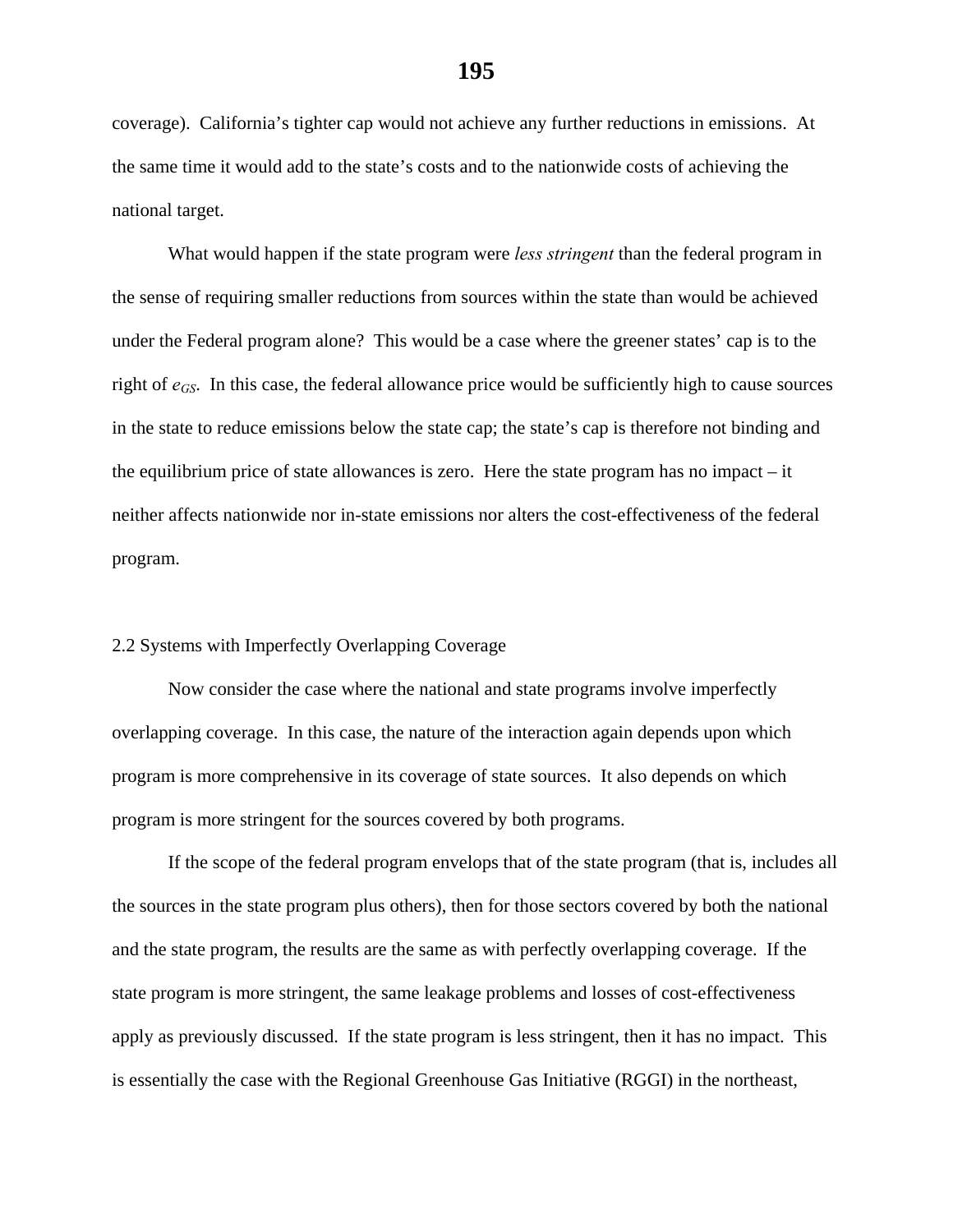which covers only the electricity sector and is considerably less stringent than the major proposals for national economy-wide cap-and-trade systems.

If the state program is more comprehensive than the federal program, results again depend on relative stringency. If the state program is more stringent (for the common covered sectors) than the federal program, then the federal program becomes irrelevant as regards emissions within the state involved. In this case, the more stringent state program will loosen pressure on the federal cap, leading to a reduction in federal allowance prices and associated emissions leakage to other states. If the state program is less stringent for the common covered sectors, reductions in common-covered sector in the state will be governed by the federal program. In this case, the state policy has no direct impact on federal allowance prices and thus generates no leakage to other states. In both of these cases, the state can bring about reductions in nationwide emissions by causing reductions in sectors not covered by the federal program.

### 2.3 Other Design Features and Their Implications

 How do other design features affect the nature of interaction of state and federal cap-andtrade systems?

*Safety Valves.* Some proposals for cap and trade include provisions for a "safety valve" or ceiling price on allowances. When a safety valve provision is included, the regulating authority prevents allowance prices from exceeding a given level by issuing additional emissions allowances as necessary. The effect of a safety valve depends on whether and how often it is triggered. Consider, for example, a scenario involving perfectly overlapping state and federal systems, and suppose that initially a safety valve in the federal system is active, so that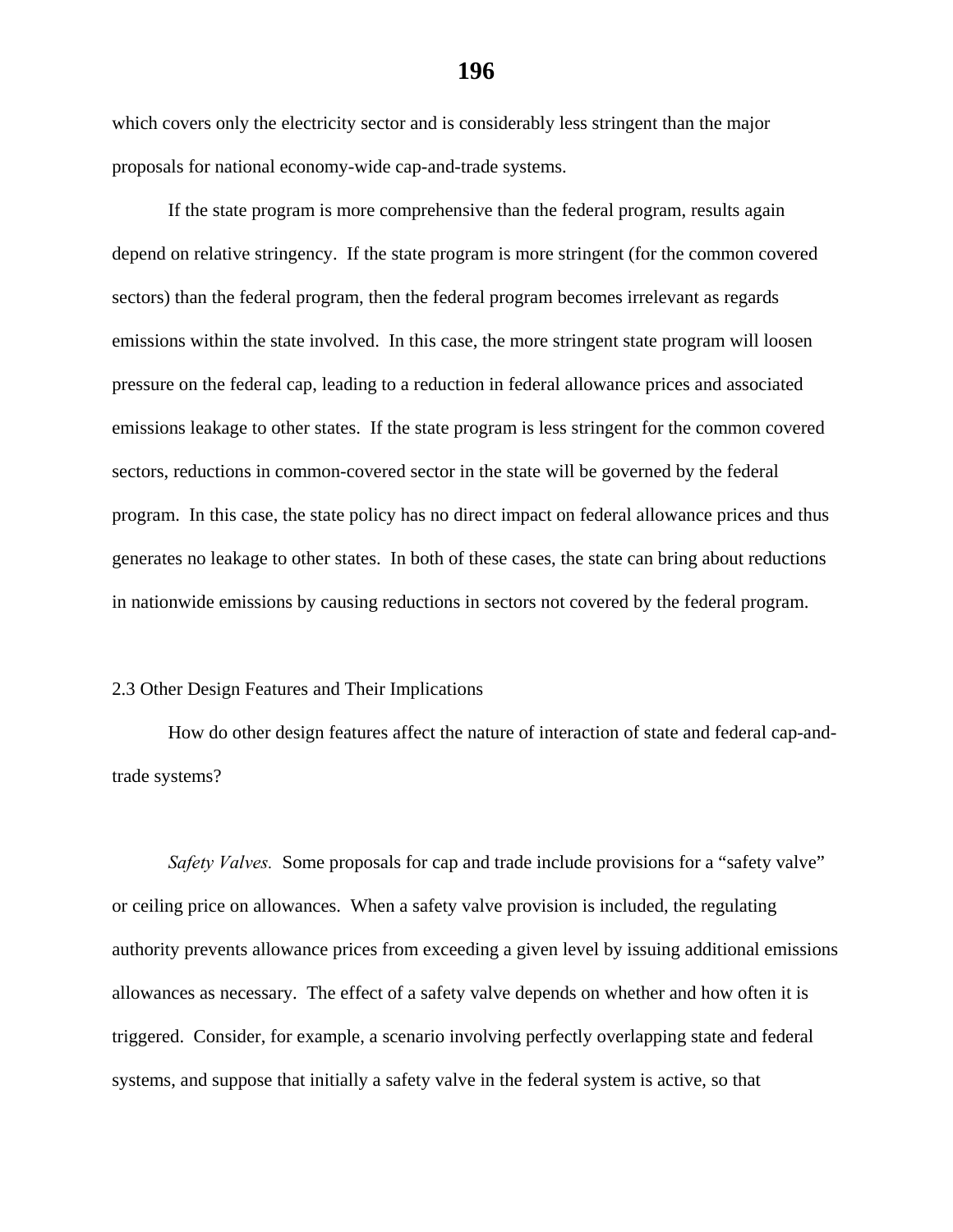allowance prices are at the ceiling price. Suppose that the level of emissions in a given state is  $e_1$ in equilibrium in this situation. Now consider what happens if this state attempts to cap its own emissions below  $e_1$ . The given state's tighter cap will force additional abatement in that state, raising its marginal and total abatement costs.

The impact of the state's actions on nationwide emissions depends on whether the actions produce a large enough reduction in demand for federal allowances to disengage the safety valve. If the state's reduction is too small to disengage the safety valve, then the price of federal allowances will be unchanged: it will remain at the ceiling price. In this case, the state's actions will imply a reduction in the nation's overall emissions, since the state's own emissions reduction will not be accompanied by any increase in emissions in other states (the price of allowances to other states has not changed). On the other hand, if the given state's reduction yields a large enough reduction in demand for federal allowances to disengage the safety valve, then the price of federal allowances will fall, thereby inducing an offsetting increase in emissions from other states.

*Allowance Allocation Methods.* The nature of the allowance allocation in general has no affect on system interaction (although there are exceptions in the case of regulated industries). The interactions just described will be the same no matter how much one or both programs relies on auctioning or free allocation. Although the particular allowance allocation method has important distributional implications and can affect cost-effectiveness as well, it does not alter the general pattern of state-federal interactions just described.<sup>6</sup> This is in keeping with the fact that the allowance allocation method generally does not alter incentives at the margin (or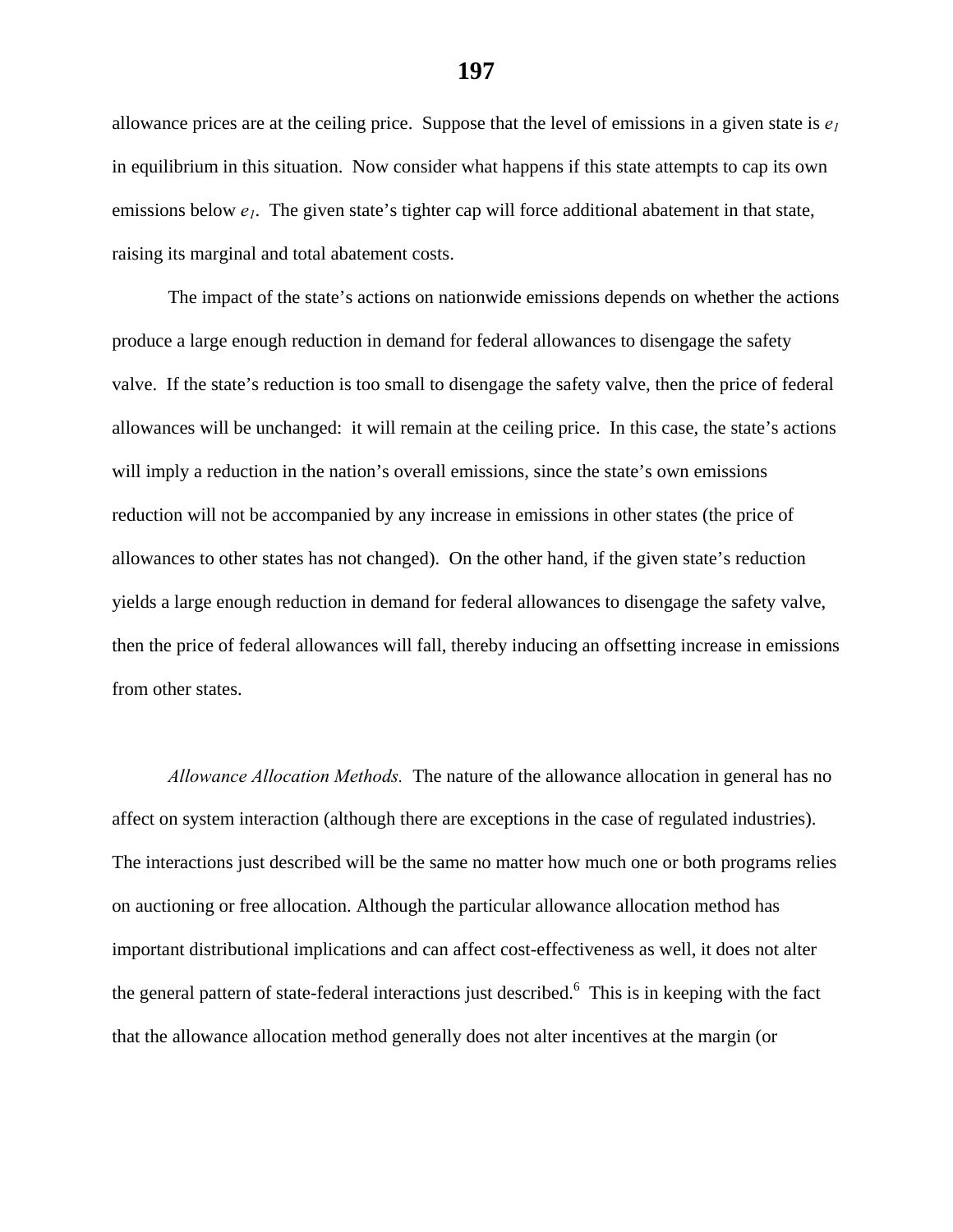allowance prices); and it is the marginal incentives that determine emissions levels and costeffectiveness.

#### 2.4 Potential Resolutions

*A Carve Out.* There are ways to offset or avoid the leakage that would occur in the problematic cases above. One is for the federal government to allow a state or group of states a "carve out" from the federal program if they implement or maintain a state program (or state programs) at least as stringent. In this case, two disjoint cap-and-trade programs emerge: the federal system applies only to states that do not carve out. The result is that there will be different allowance prices in some states and in the Federal system, marginal abatement costs will not be equated, and so cost-effectiveness will not be achieved.

*Re-Denominating Federal Allowances.* Another option is for a given state to require covered facilities with the state to submit more federal allowances per unit of emissions than would ordinarily be the case. This action by a "greener" state does not eliminate leakage, since it increases the effective price of reducing emissions in this state relative to the price in other states. However, in this case leakage is less than 100 percent: the state's action has the effect of tightening the national cap, since the given number of federal allowances in circulation now permits fewer nationwide emissions, assuming some emissions continue in the "greener" state.

*Pre-Emption.* Another way to avoid problematic interactions is through federal rules preempting (that is, barring) state-level cap and trade in the presence of a federal program. Some consider this a useful method for preventing leakage and a loss of cost-effectiveness, as well as a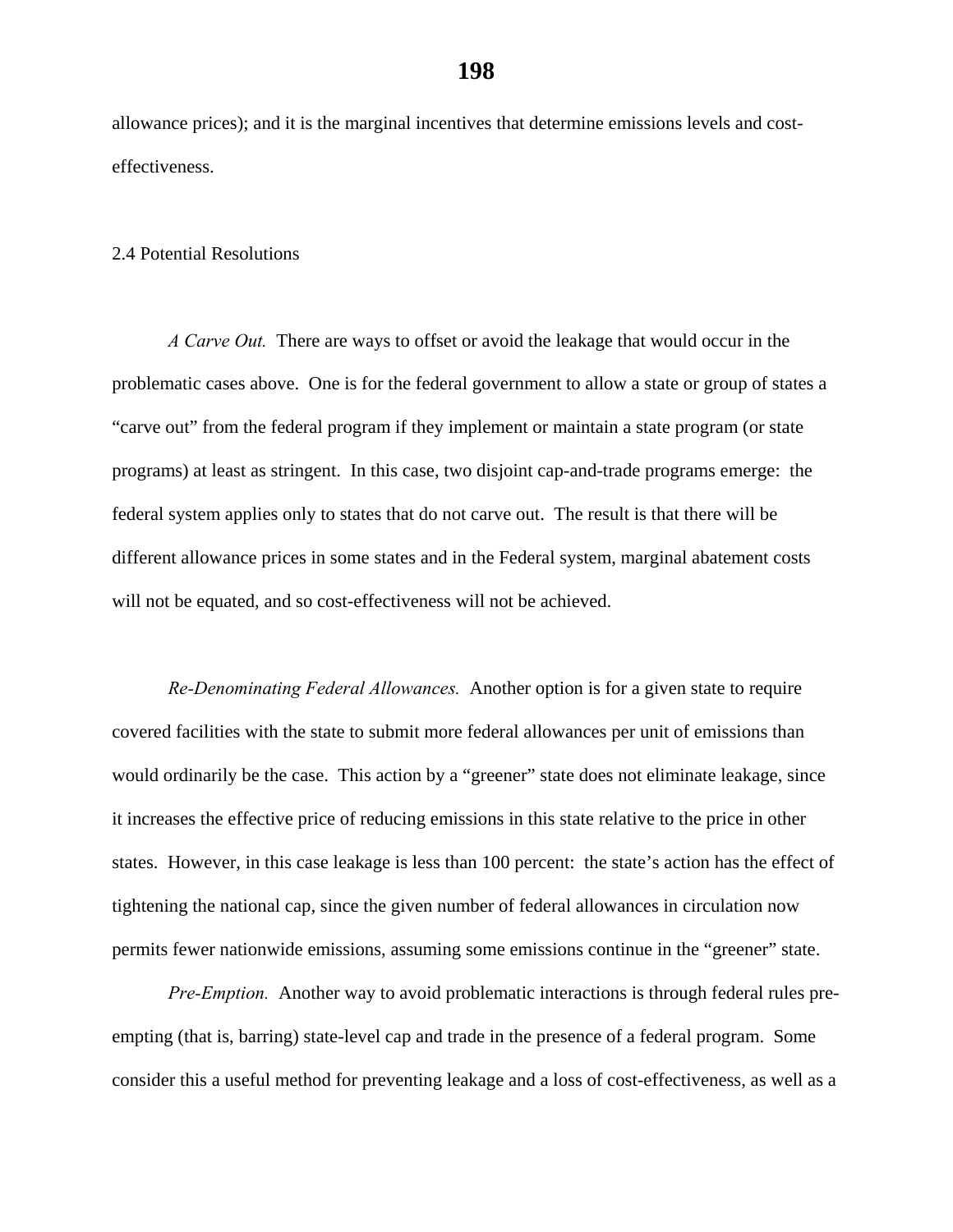way of assuring that private industry does not face multiple performance or technology standards. Others point out that to the extent that the greener state's actions raise costs, those costs are borne by that state alone; correspondingly, they oppose pre-emption on the grounds that states should have the freedom to decide whether to impose higher costs on themselves.

#### **3. Interactions under Other Climate Policies**

#### 3.1 Fuel-Economy Standards

 Problematic interactions can also occur under policies involving automobile fuelefficiency standards or limits on automobiles' greenhouse gas emissions per mile. In response to the prospect of climate change, fourteen states moved to establish limits on greenhouse gases (GHGs) per mile from light-duty automobiles. These so-called "Pavley" standards<sup>7</sup> require manufacturers to reduce per-mile GHG emissions by about 30 percent by 2016 and 45 percent by 2020 (California Air Resources Board, 2008)

Since  $CO<sub>2</sub>$  emissions and gasoline use are nearly proportional, the Pavley limits effectively raise the fuel economy requirements for manufacturers in the states adopting such limits. These state-level actions can interact significantly with the existing federal Corporate Average Fuel Economy (CAFE) standards. Consider an auto manufacturer that prior to the imposition of the Pavley limits was just meeting the federal CAFE standard. Now it must meet the (tougher) Pavley requirement through its sales of cars registered in the adopting states. In meeting the tougher Pavley requirements, its overall U.S. average fuel economy now exceeds the national requirement: the national constraint no longer binds. This means that the manufacturer is now able to change the composition of its sales outside of the Pavley states; specifically, it can shift its sales toward larger cars with lower fuel-economy.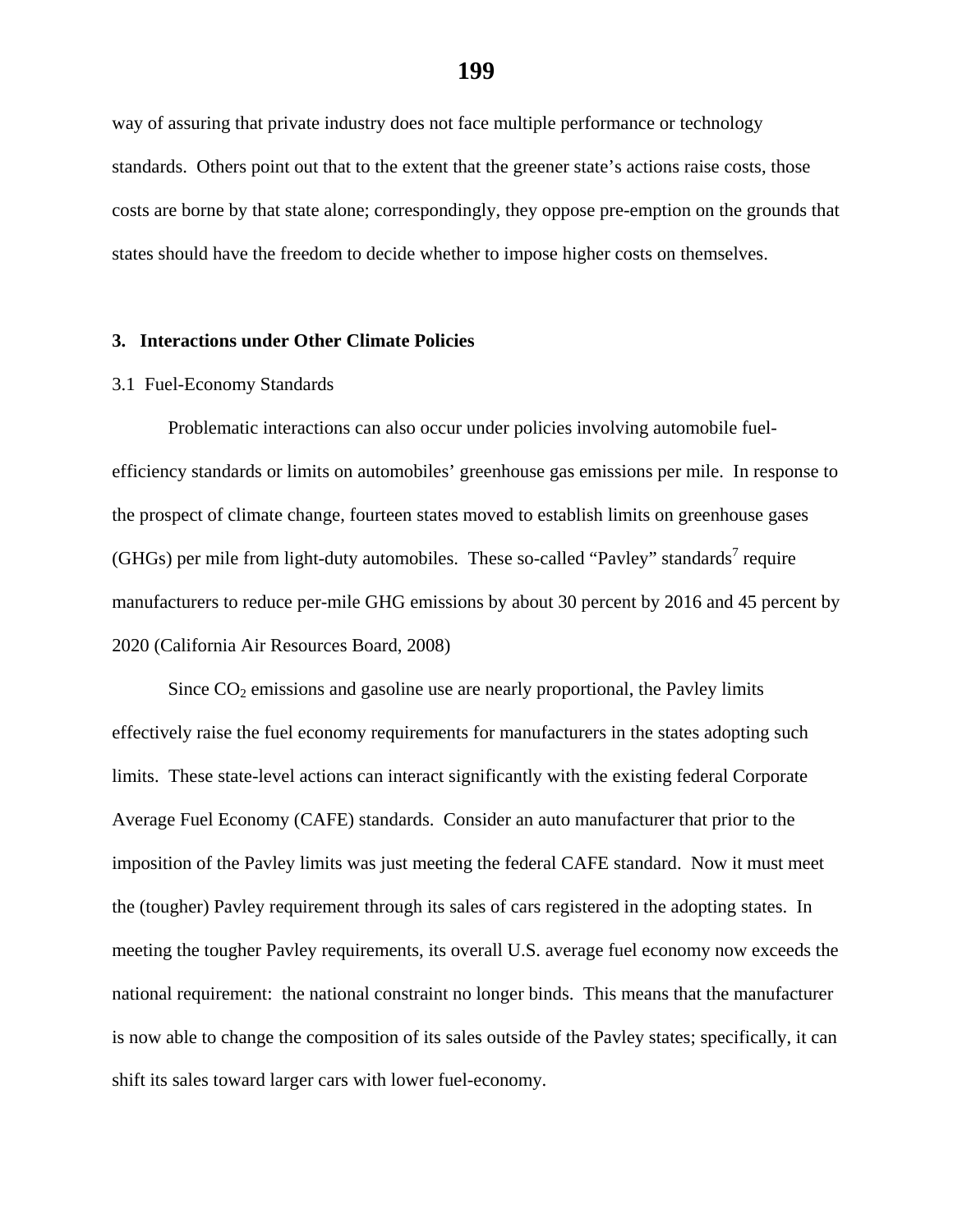Indeed, if all manufacturers were initially constrained by the national CAFE standard, the introduction of the Pavley requirements would lead to "emissions leakage" of 100 percent at the margin, because the reductions within the Pavley states would be completely offset by emissions increases outside of those states. Using a numerical simulation model of the U.S. automobile market, Goulder, Jacobsen, and van Benthem (2009) found that from 2009 through 2020 about 65 percent of the emissions reductions achieved in the new car market in the Pavley states would be offset by increased emissions in new car markets elsewhere.<sup>8</sup>

In May 2009, the Obama administration reached an agreement with the fourteen "Pavley states," according to which the U.S. would tighten the federal fuel economy requirements in such a way as to achieve effective reductions in GHGs per mile consistent with the first-phase goals of the Pavley initiative. In return, the fourteen states agreed to abandon the first phase of the Pavley effort, which was no longer necessary, given the tightening of the federal standards. However, these states still intend to introduce further tightening of the greenhouse-gas-per-mile standards after 2016. This would imply fuel economy standards more stringent than those applying at the federal level. Hence the leakage issue remains live.<sup>9</sup>

#### 3.2 Renewable Fuel and Portfolio Standards

Renewable fuel standards require that the ratio of renewable to conventional fuels produced by refiners not fall below a given value. When these standard are imposed at both the state and federal levels, once again the effort of individual states to exceed the federal standard could fail to bring about reduced emissions (or increased use of renewable fuels).<sup>10</sup>

This will be the case if, to meet the federal requirement, firms can apply a ratio based on overall (nationwide) use of renewable and conventional fuels. In this case the situation is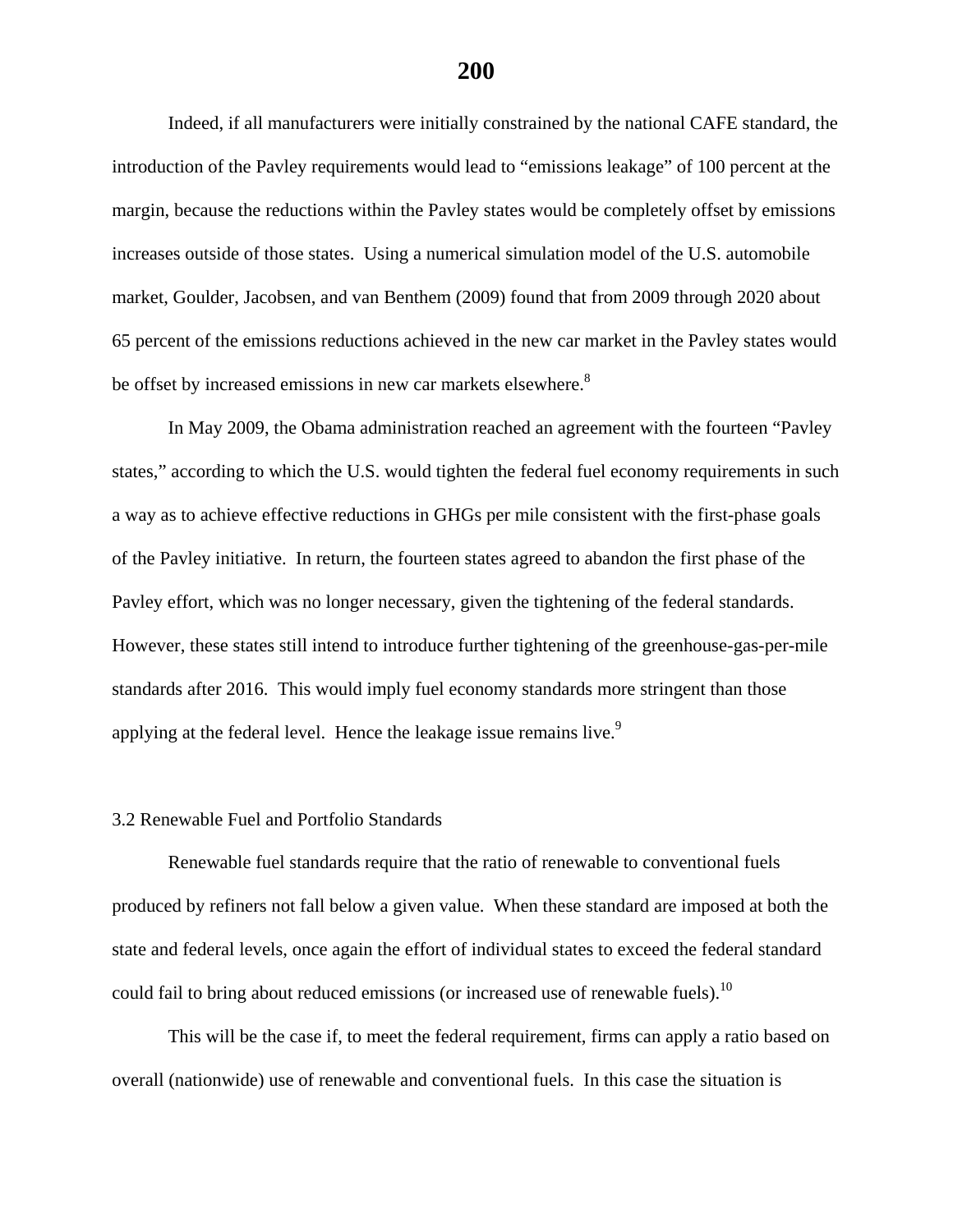perfectly analogous to that described above for fuel-economy standards. If a firm's ratio of renewable to refined fuels was just high enough to meet the federal requirement, then when a given state imposes a higher ratio, the firm will more than meet the federal requirement. It is now able to utilize more conventional fuels in other states in which it operates. On other hand, if the federal rules require that each refinery operation – as opposed to each refinery company - meet the given ratio, the situation is different. In this case tighter requirements imposed by a given state will not free up firms to make compensating adjustments in other states.

The same interactions and pattern of outcomes would hold in the case of federal and state-level renewable portfolio standards, which require the electrical generators utilize renewable sources of energy (in particular, wind and solar) for a specific share of their annual generation. The federal systems contemplated in Washington would allow for national trading.

### 3.3 Interactions When the Federal and State Programs Involve Different Instruments

 Significant interactions can also occur when the state and federal climate policy instruments differ. As mentioned in the introduction, federal climate policy might be undertaken by the U.S. EPA under the auspices of the Clean Air Act. In this event, the EPA would probably make use of "conventional" regulatory approaches such as performance standards and technology mandates. Yet cap and trade is likely to continue in the northeast under the Regional Greenhouse Gas Initiative, and many western states plan to implement cap and trade within the next few years. How would conventional regulation at the federal level interact with the statelevel cap-and-trade programs?

 Much depends on the particular instruments employed at the federal level and on the specific rules governing the use of these instruments. Consider the following plausible scenario.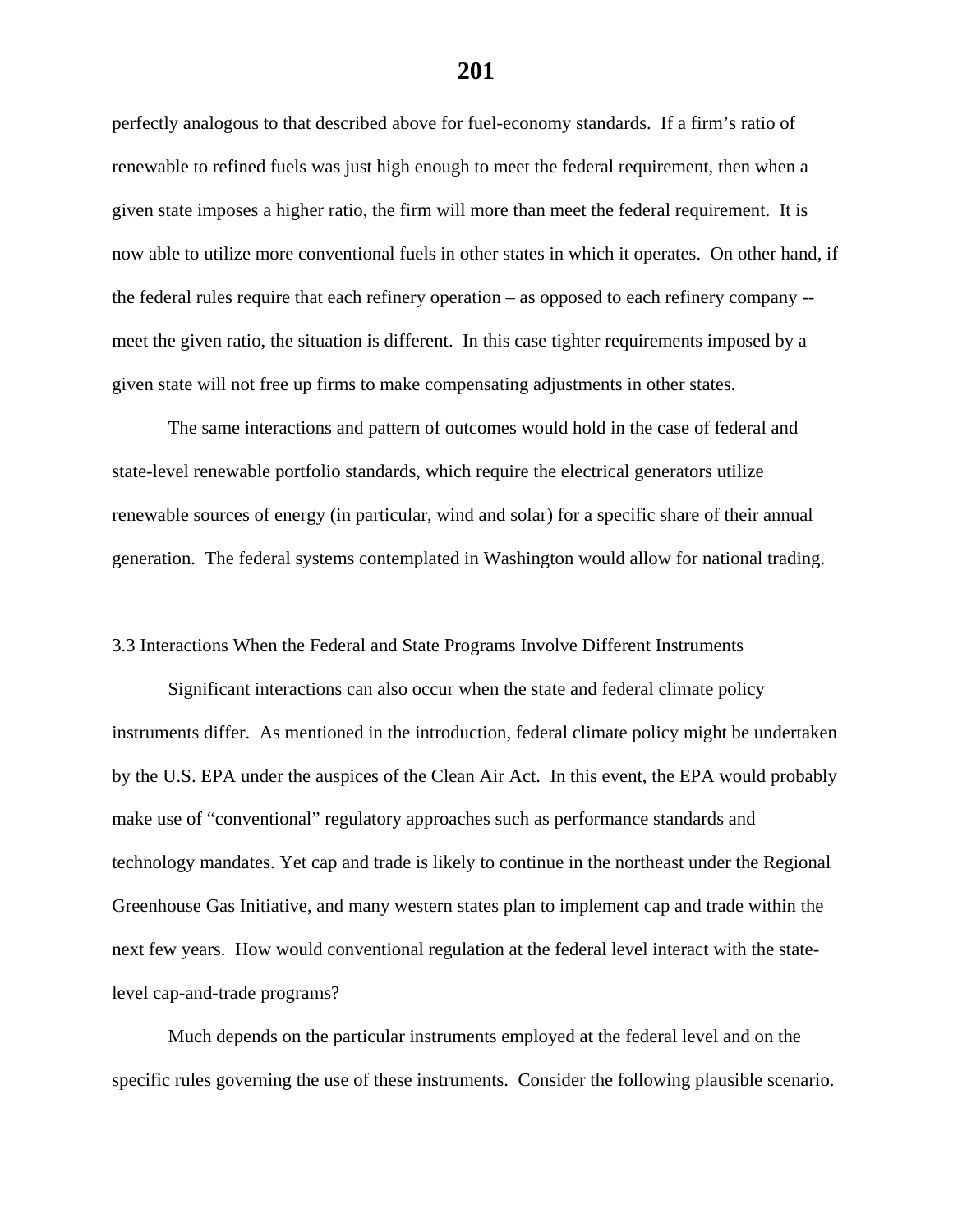Suppose that the EPA imposes performance standards such as limits on emissions of certain greenhouse gases per unit of output. State- or regional-level cap-and-trade programs will induce changes in producer behavior, and in some cases these adjustment will cause particular facilities to exceed the federal performance standard. If the federal rules allow firms (or localities) to average their emissions-output ratios in determining whether they meet the federal standard, then the cap-and-trade initiatives at the state or regional level will precipitate offsetting adjustments in other states or regions. The same applies if the federal rules allow firms or localities to trade performance credits with one another. $11$  Thus, the specifics of the federal rules are important.

## 3.4 Problematic Circumstances and Benign Cases

Thus, the potential for leakage and the associated loss of cost-effectiveness arise under a variety of circumstances. In general, problems result when both of the following two conditions apply: (1) the state-level efforts cause firms or facilities within the greener states to overcomply with the federal rules and, (2) the federal rules give firms or facilities the freedom to offset this overcompliance through various adjustments in other states.

 We have already noted some cases where the two problematic conditions do not apply. One is when there is no overlap of the federal and state programs (condition 1 is not met). Another is when performance standards do not involve nationwide averaging (condition 2 is not met).

Another circumstance where problems are avoided is when the federal-level program sets prices. (This case was suggested by the Section 2.3's discussion of a safety valve.) Suppose, for example, a carbon tax were imposed at the federal level. If a state decided to impose new regulations requiring in-state reductions beyond what the federal tax would yield, the additional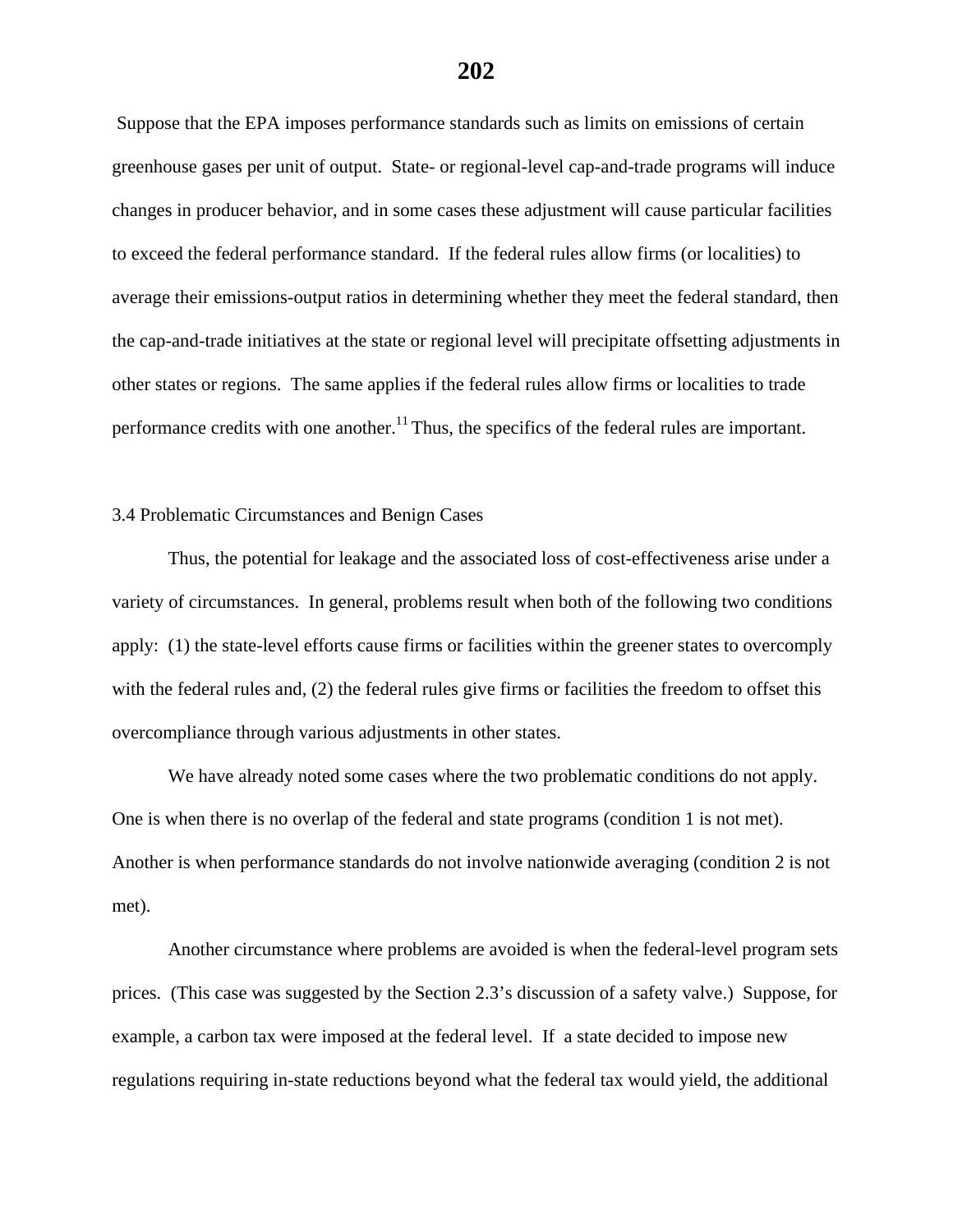state-level reductions would not lead to offsetting increases elsewhere (apart from the usual "economic leakage"): the reductions in other states would remain governed by the federal carbon tax. Thus, price-based regulation at the federal level can avoid the problematic statefederal interactions. However, to the extent that the new state regulations imply differing marginal abatement costs across states, there is potential exists for achieving the same further reduction in emissions at lower cost through a higher carbon tax.

# **4. Are There Other, Offsetting Benefits from State-Level Action?**

Even in situations where significant leakage is likely, there may be a case for state-level action to the extent that such action yields other benefits. Here we assess a number of such arguments.

# 4.1 Stronger Arguments

 We first present arguments that we regard as having some validity, although some require careful qualification.

 *States can contribute to cost-effectiveness by addressing market failures not addressed by federal climate policy.*

In addition to the environmental externality associated with climate change, there are some other market failures that merit attention. The presence of these other market failures would imply that getting relative prices right will not – on its own -- yield the most efficient outcome. To the degree that federal climate policy disregards these other climate-related market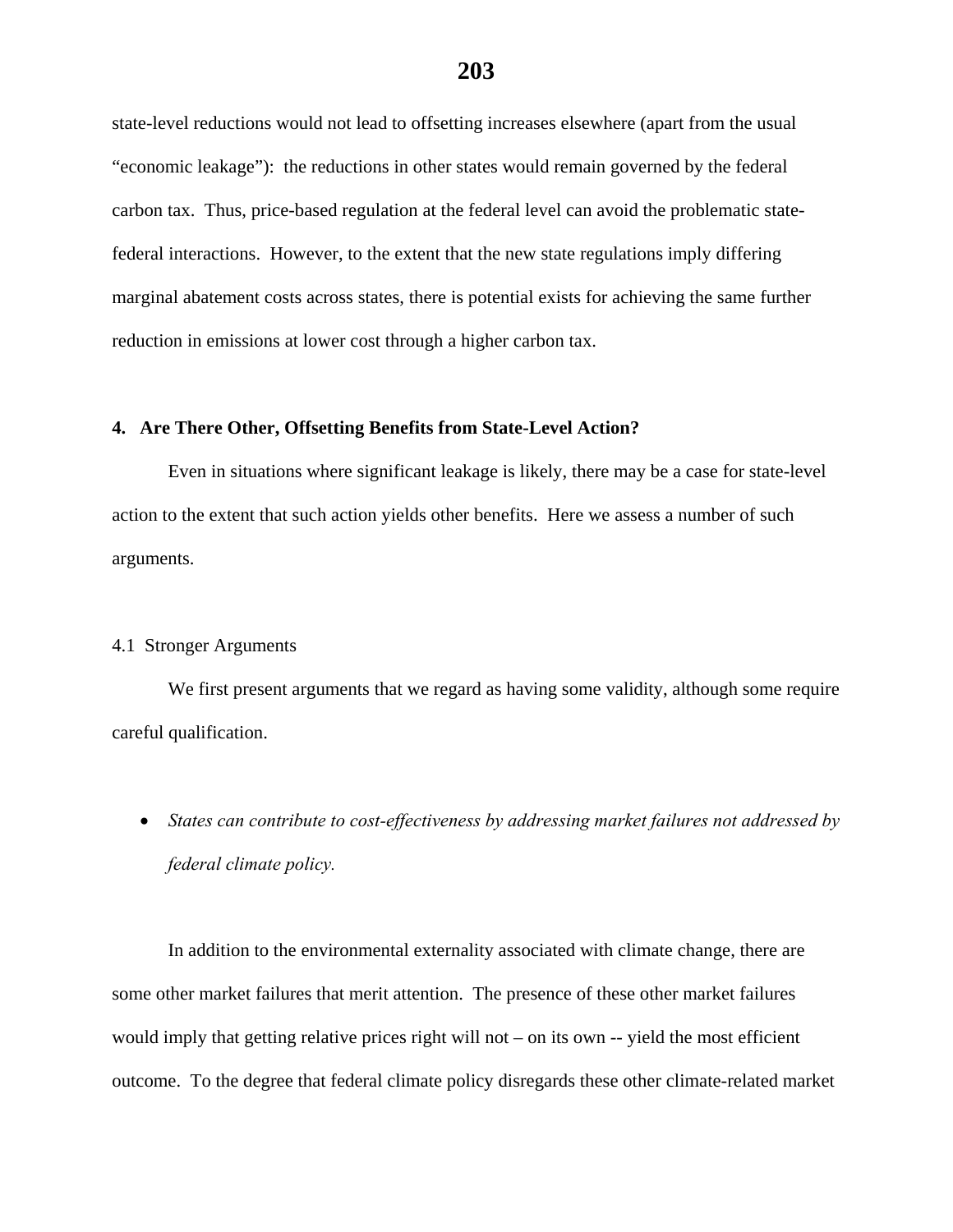failures, the potential exists for states to promote greater efficiency by addressing the neglected market failures.

States (and, for that matter, localities) may have an advantage over the federal government in addressing certain other market failures. For example, they may be most capable of dealing with the failure stemming from the principal-agent problem associated with renteroccupied buildings, according to which apartment renters have insufficient incentives to conserve electricity. States, counties, and cities can productively promote energy efficiency by addressing this market failure through building codes and zoning (Trisolini 2010). Note, however, that in some cases the additional market failure is most efficiently addressed through federal policy.

 *States can function as test-beds for alternative policy approaches not contained in an existing federal effort, thereby providing useful information for possible later adoption at the federal level.* 

Clearly, experimentation has appeal, since experiments sometimes pay off handsomely (Ostrom 2009). Note that this argument seems to call for eventual implementation of the innovative policy approach at the federal level and a phasing-out of this effort at the state level after the benefits from given experiments are revealed. Note also that the question arises whether the experimentation is best carried out at the state, as opposed to federal, level.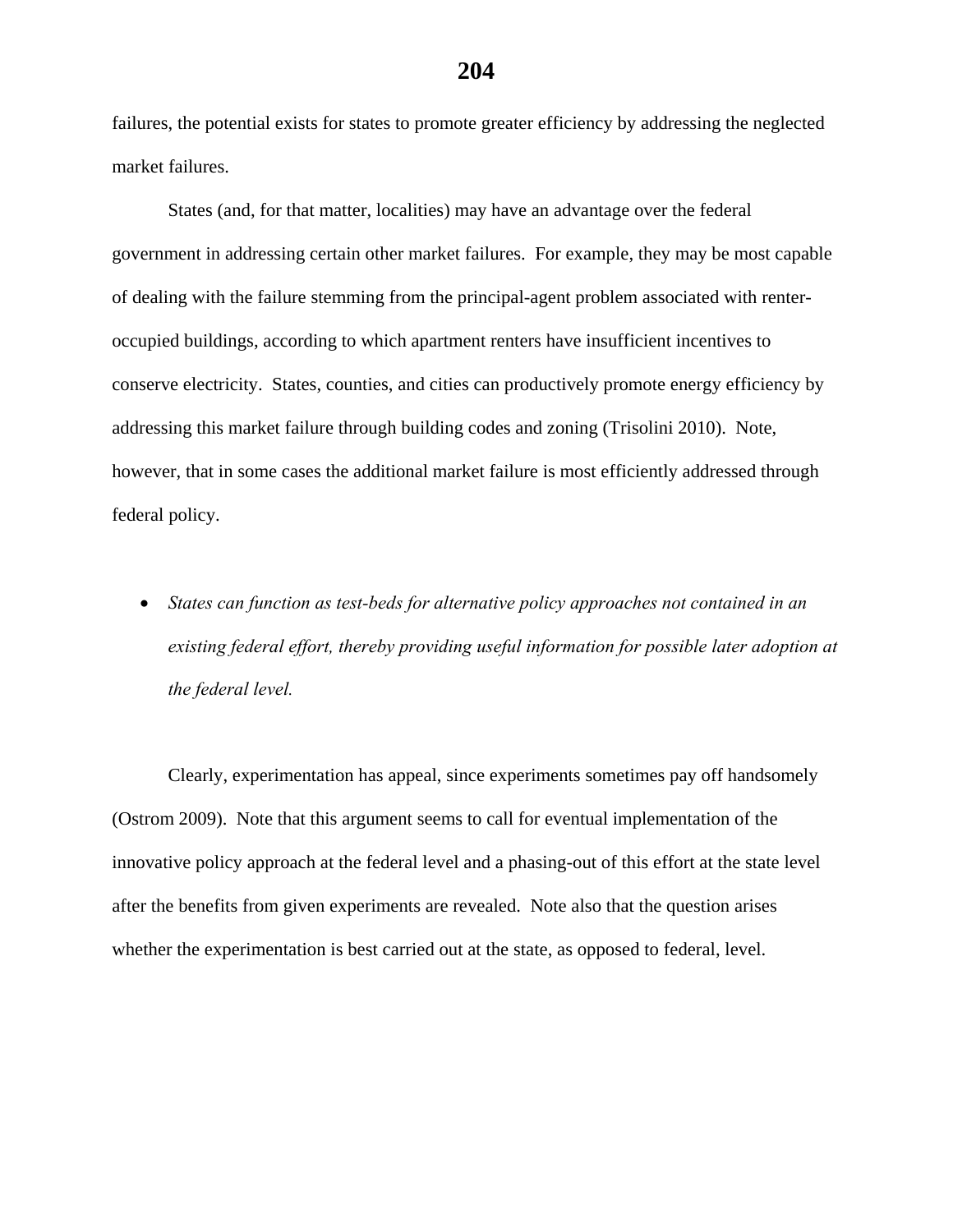*State policies – particularly those that are more stringent than the federal policy – can exert pressure for more aggressive action at the federal level if the state efforts appear effective.* 

To the extent that a state with more aggressive climate policy can demonstrate that greater reductions can be achieved at lower cost than previously thought, this can give impetus to stronger federal policy. Here again the state is functioning as a test bed, providing new information. In the previous case, the new information comes from an experimental policy design; in this case it comes from the revealed impact of a more stringent policy.

 *When a given state imposes a tougher requirement than applies in other states, it can pressure manufacturers to adopt the tighter requirement nationwide rather than offer different technologies in different parts of the country.* 

California's tighter auto pollution laws in the 1970s led to the tightening of the federal auto pollution standards – in part because auto manufacturers did not want to face two standards. Likewise, the Pavley effort initiated by California may have been instrumental in prompting the Obama administration's agreement to tighten federal fuel economy standards. Of course, in neither case does such causality imply that social welfare is maximized by the more stringent standard being adopted nationally.

### 4.2 Weaker Arguments

The following arguments seem to have considerably less merit.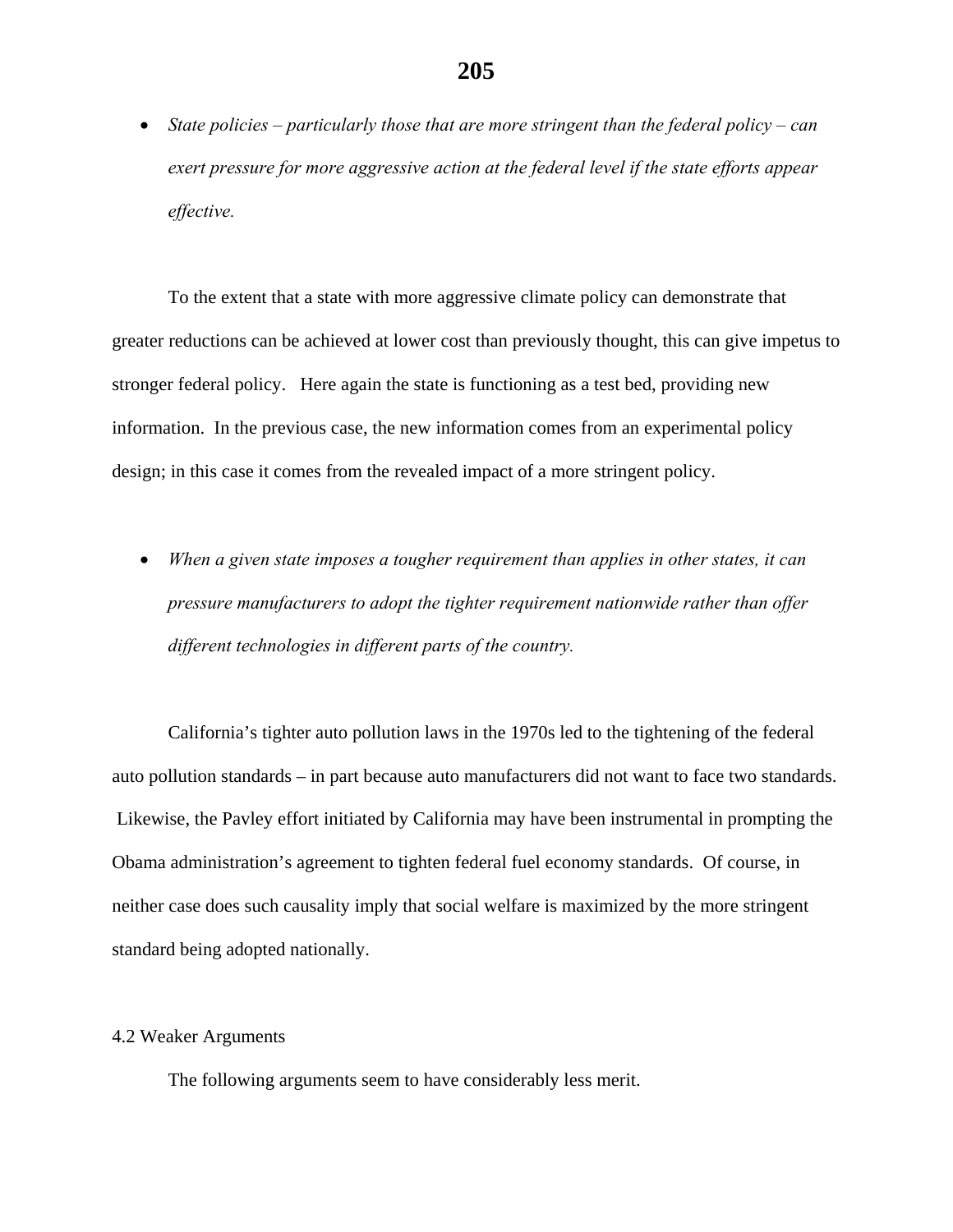*States may face different costs of achieving greenhouse gas reductions, and may experience different benefits from avoided climate change (either because of different preferences or different physical outcomes)* 

Differences of this sort exist and are important, but such differences do not provide a sound justification for state-level policy. Instead, they may justify compensation schemes and other elements that allow for differential net burdens across states, such as through the allocation across states of allowances or auction revenues from a federal cap-and-trade system

 *States are more familiar with details related to in-state firms and institutions. With this better information, they may be most capable of exploiting low-cost opportunities for addressing climate change.* 

Clearly, federal regulators – and state regulators as well -- have limited information. Individual firms tend to have much better information about technological opportunities and abatement costs than do regulators. The information problem primarily provides a sound argument for market-based environmental policy – for policy approaches that give individual facilities or firms the flexibility to make best use of their (better) information. Market-based policies such as cap-and-trade or carbon taxes have this feature. Note that such policies can address the information problem effectively, even if the policies are introduced at the federal level. Thus, this information problem does not provide a good reason for state-level policy.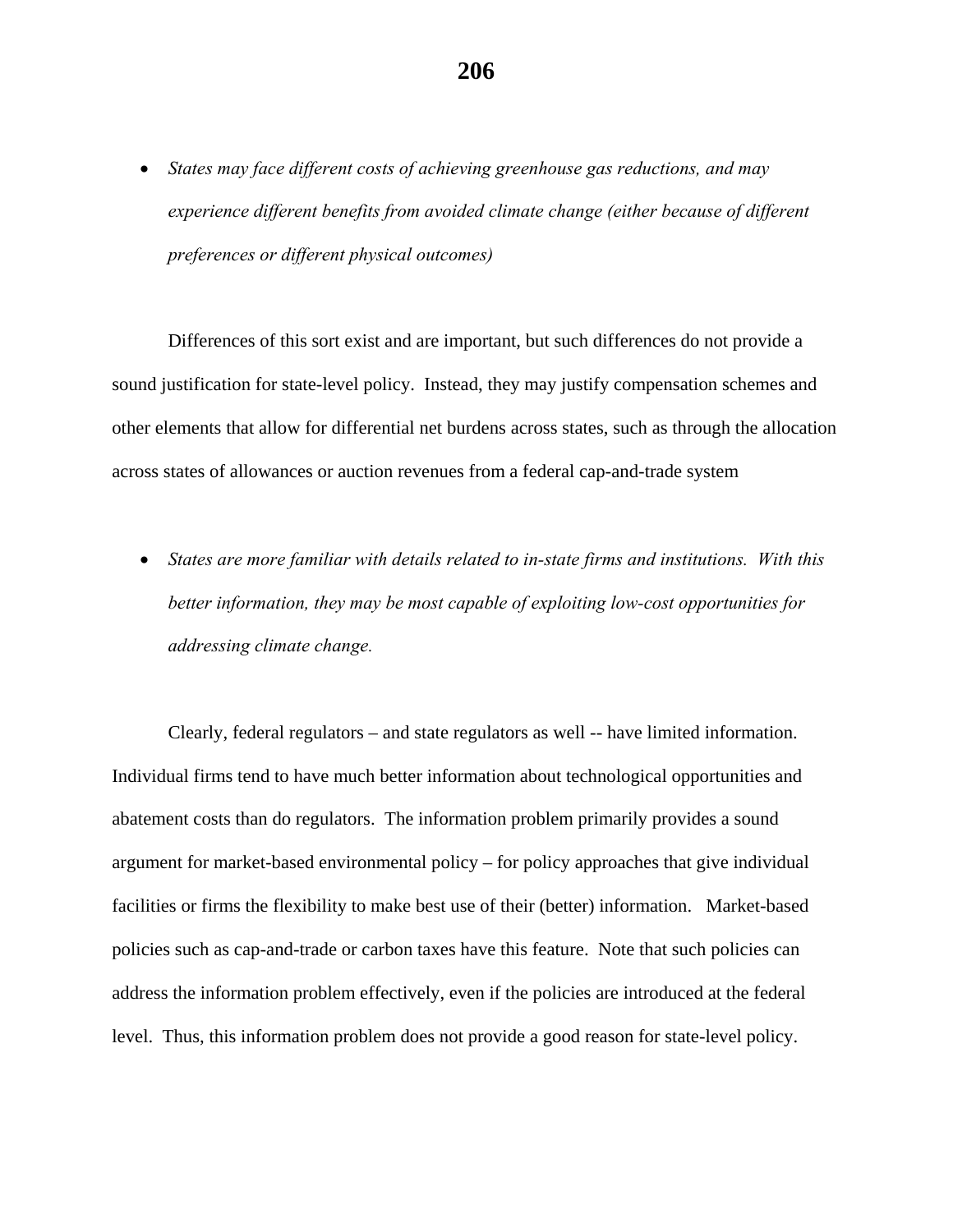### **5. Conclusions**

We have examined the nature and impacts of some important interactions between state and federal climate policy. Depending on the overlap and stringency of the state and federal policies, as well as the types of policy instruments employed, state efforts in the presence of a federal policy can be useful or counterproductive.

In general, problems result when both of the following two conditions apply: (1) the state-level efforts cause firms or facilities within the greener states to overcomply with the federal rules; and (2) the federal rules give firms or facilities the freedom to offset this overcompliance through various adjustments in other states. In these circumstances, state-level efforts do not succeed in reducing greenhouse gas emissions nationally, and they reduce the costeffectiveness of the overall national effort.

We find that there is more potential for these difficulties when the federal policy sets limits on aggregate emissions quantities, or allows manufacturers or facilities to average performance across states. In contrast, the difficulties are usually avoided when the policies have little overlap or when the federal policy sets prices for emissions.

Even in circumstances involving problematic interactions, there may be offsetting attractions of state-level climate policy. We evaluated a number of arguments that have been made to support state-level climate policy in the presence of federal policies, even when problematic interactions arise, and found some arguments – with caveats – to be compelling, but others much less so.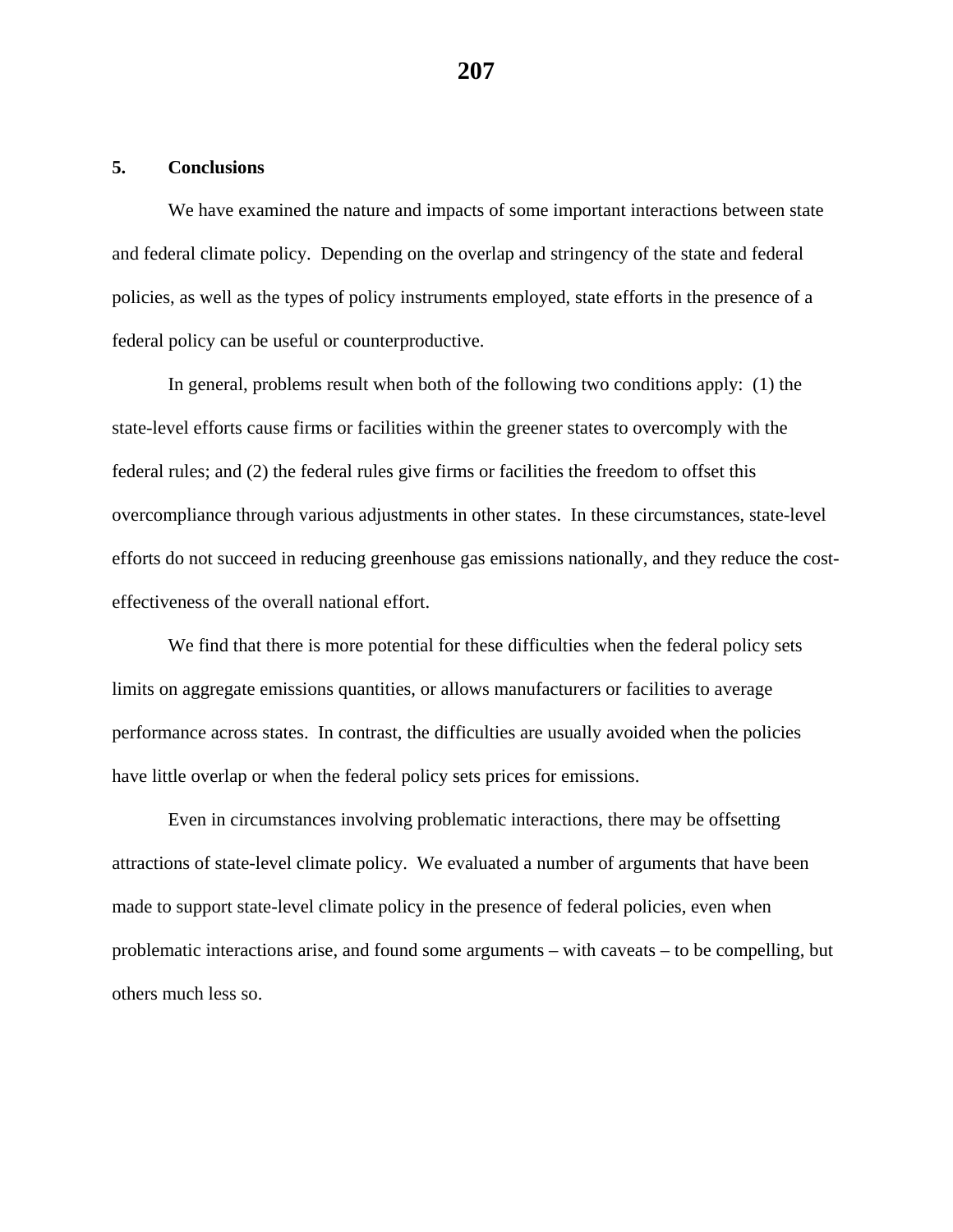#### Endnotes

 $\overline{a}$ 

 $1$  Most prominent among these are the Regional Greenhouse Gas Initiative (RGGI) in ten northeastern states, and A.B. 32, California's Global Warming Solutions Act of 2006.

 $2$  Throughout most of U.S. history, state and local governments have had the primary responsibility for environmental protection (Revesz 2001). However, since the passage of the National Environmental Policy Act in 1969, the federal role has increased significantly. Federal laws for localized environmental problems generally leave room for states to exceed national standards.

<sup>3</sup> See: http://www.supremecourt.gov/opinions/06pdf/05-1120.pdf.

<sup>4</sup> Although our focus is on impacts of overlapping regulations across jurisdictions, the analysis has some formal similarities to the analysis of outcomes from overlapping regulations within a jurisdiction. Levinson (this volume) offers the latter analysis.

<sup>5</sup> Prior analyses by McGuinness and Ellerman (2008) and Burtraw and Shobe (2009) offered similar results.

<sup>6</sup> Regulated firms generally face lower costs if they receive allowances free rather than need to purchase them in an auction. (See, for example, Bovenberg and Goulder, 2001.) In addition, to the extent that allowances are auctioned and the proceeds are used to finance reductions in distortionary taxes, policy costs will be lower than in cases involving other uses of auction revenue or in the case of free allocation. (See, for example, Goulder, Parry, Williams, and Burtraw, 1999.)

 $7$  The Pavley standards are named after California Assemblywoman Fran Pavley, who sponsored the California bill that launched this multi-state effort.

 $8$  Another five percent of the emissions reduction is offset by increased emissions from used cars, as the Pavley effort leads to lower scrap rates of older, less fuel-efficient automobiles.

 $9^9$  Despite the potential for leakage, the tougher state-level standards may conceivably accelerate the development of new technologies that auto manufacturers will eventually adopt throughout the nation, thereby leading to lower emissions and reduced fuel consumption. However, Goulder, Jacobsen, and van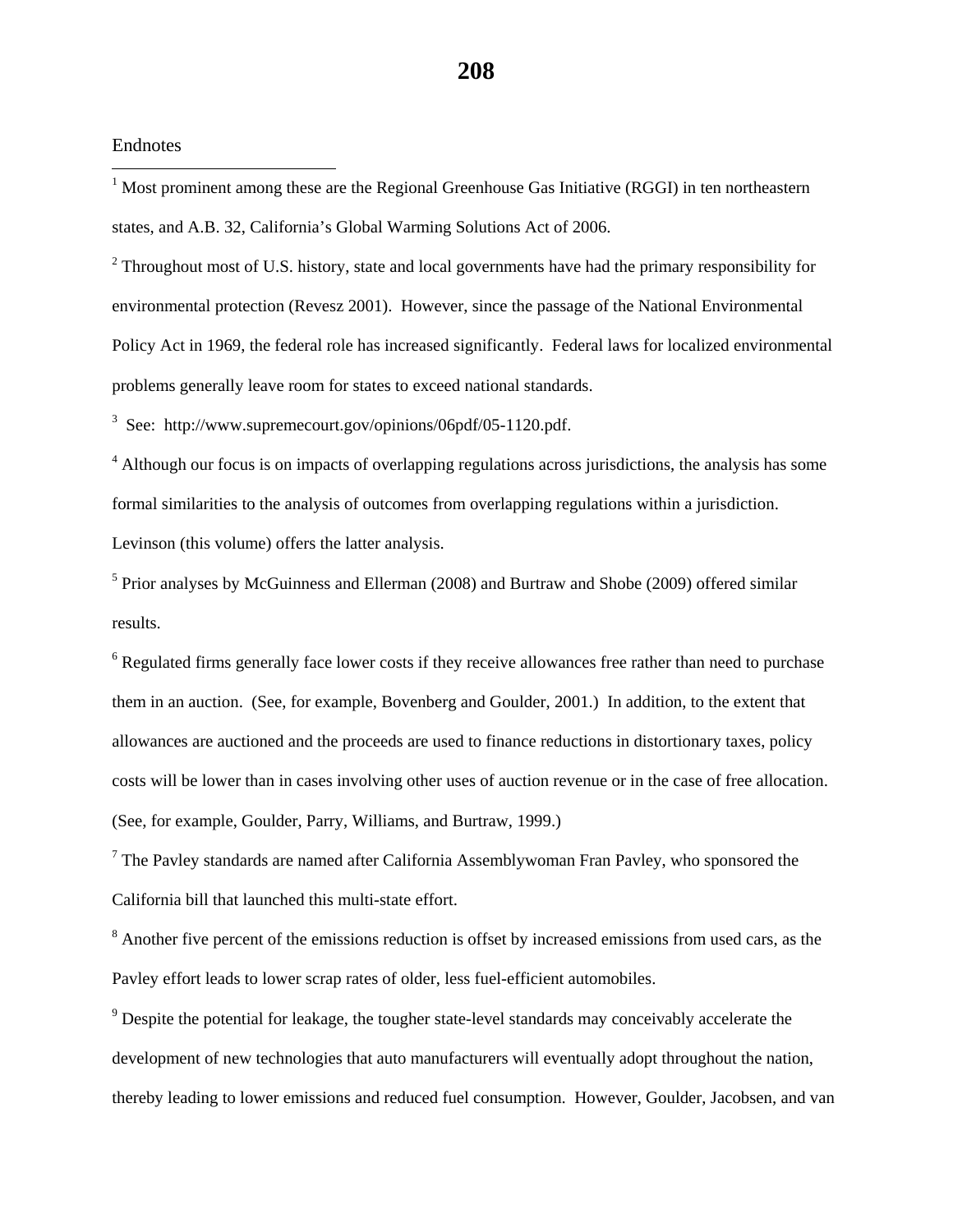Benthem (2009) find that in the presence of the national CAFE standard, faster technological progress exacerbates the adverse fleet compositional impacts of state programs. As a result, in this context greater technological progress yields relatively little benefit in terms of reduced fuel consumption.

 $\overline{a}$ 

 $10$  Apart from the leakage issue discussed here, some analyses indicate that a renewable fuel standard may have significant disadvantages relative to emissions pricing policies such as carbon taxes or cap and trade. Holland, Hughes and Knittel (2009) show that the renewable fuel standard effectively subsidizes renewable fuels and that, as a result, it leads to more overall (renewable plus conventional) fuel use than is economically efficient. See also Wolak (2007).

<sup>11</sup> Some instruments are more conducive to averaging or cross-facility trading than others. Trading or averaging is relatively straightforward with performance standards, but more difficult with technology mandates.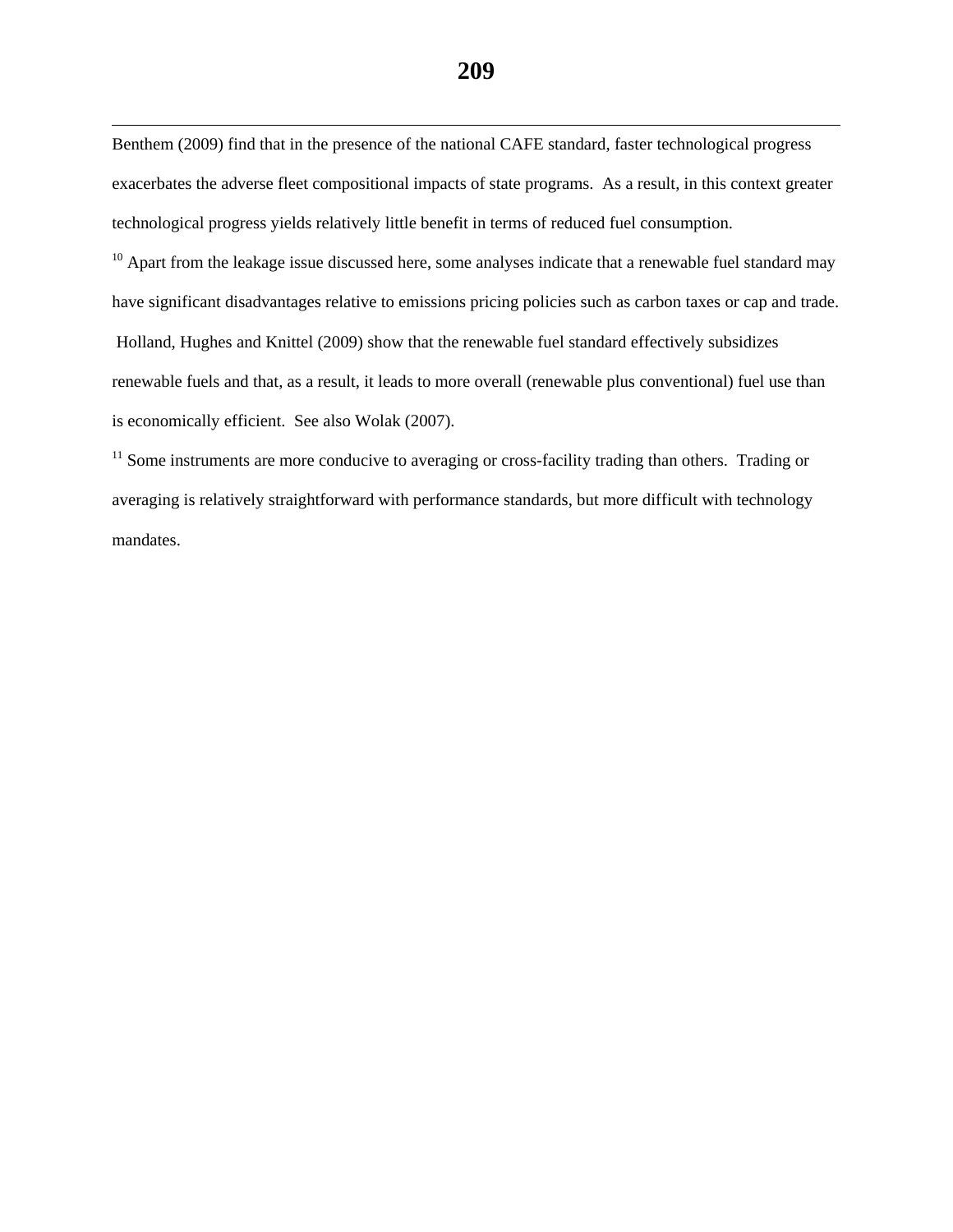# **References**

Bovenberg, A. Lans, and Lawrence H. Goulder. 2001. "Neutralizing the Adverse Industry Impacts of CO2 Abatement Policies: What Does It Cost?" In *Behavioral and Distributional Effects of Environmental Policy,* edited by C. Carraro and G. Metcalf. Chicago: University of Chicago Press.

Burtraw, Dallas, and Bill Shobe. 2009. "State and Local Climate Policy under a National Emissions Floor." Working paper. Resources for the Future and University of Virginia, March.

California Air Resources Board. 2006. *The California Global Warming Solutions Act of 2006*. Text of Assembly Bill 32, August 31. http://www.arb.ca.gov/cc/docs/ab32text.pdf

California Air Resources Board. 2008. "Comparison of Greenhouse Gas Reductions for the United States and Canada under U.S. CAFE Standards and California Air Resources Board Regulations: An Enhanced Technical Assessment.

http://www.climatechange.ca.gov/publications/arb.html.

Goulder, Lawrence H., Ian W. H. Parry, Roberton C. Williams III, and Dallas Burtraw. 1999. "The Cost-Effectiveness of Alternative Instruments for Environmental Protection in a Secondbest Setting." *Journal of Public Economics* 72(3): 329–60.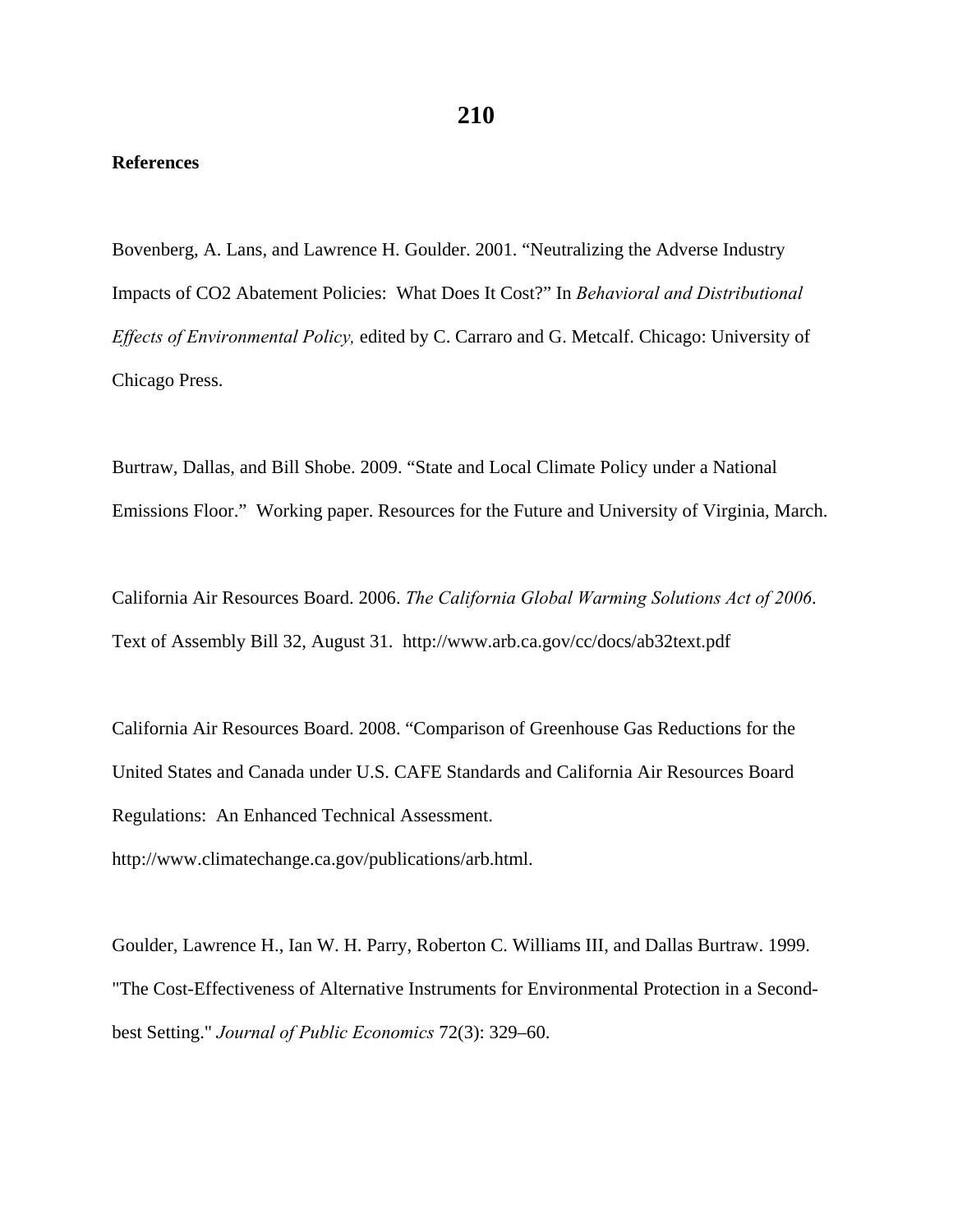Goulder, Lawrence H., Mark R. Jacobsen, and Arthur van Benthem. 2009. "Unintended Consequences from Nested State and Federal Regulations: The Case of the Pavley Greenhouse-Gas-per-Mile Limits." Working paper. Stanford University and University of California, San Diego, August.

Holland, Stephen P., Jonathan E. Hughes, and Christopher R. Knittel. 2009. "Greenhouse Gas Reductions under Low Carbon Fuel Standards?" *American Economic Journal: Economic Policy* 1(1): 106–46.

Levinson, Arik. 2012. "Interactions among Climate Policy Regulations." This volume.

McGuinness, Meghan, and A. Denny Ellerman. 2008. *The Effects of Interactions between Federal and State Climate Policies.* CEEPR 08-004. Cambridge, MA: Massachusetts Institute of Technology Center for Energy and Environmental Policy Research, May.

Ostrom, Elinor. 2009. "A Polycentric Approach for Coping with Climate Change." Policy Research Work Paper 5095, October. Washington, DC: The World Bank.

Revesz, Richard L. 2001. "Federalism and Environmental Regulation: A Public Choice Analysis.@ *Harvard Law Review* 111: 553–641.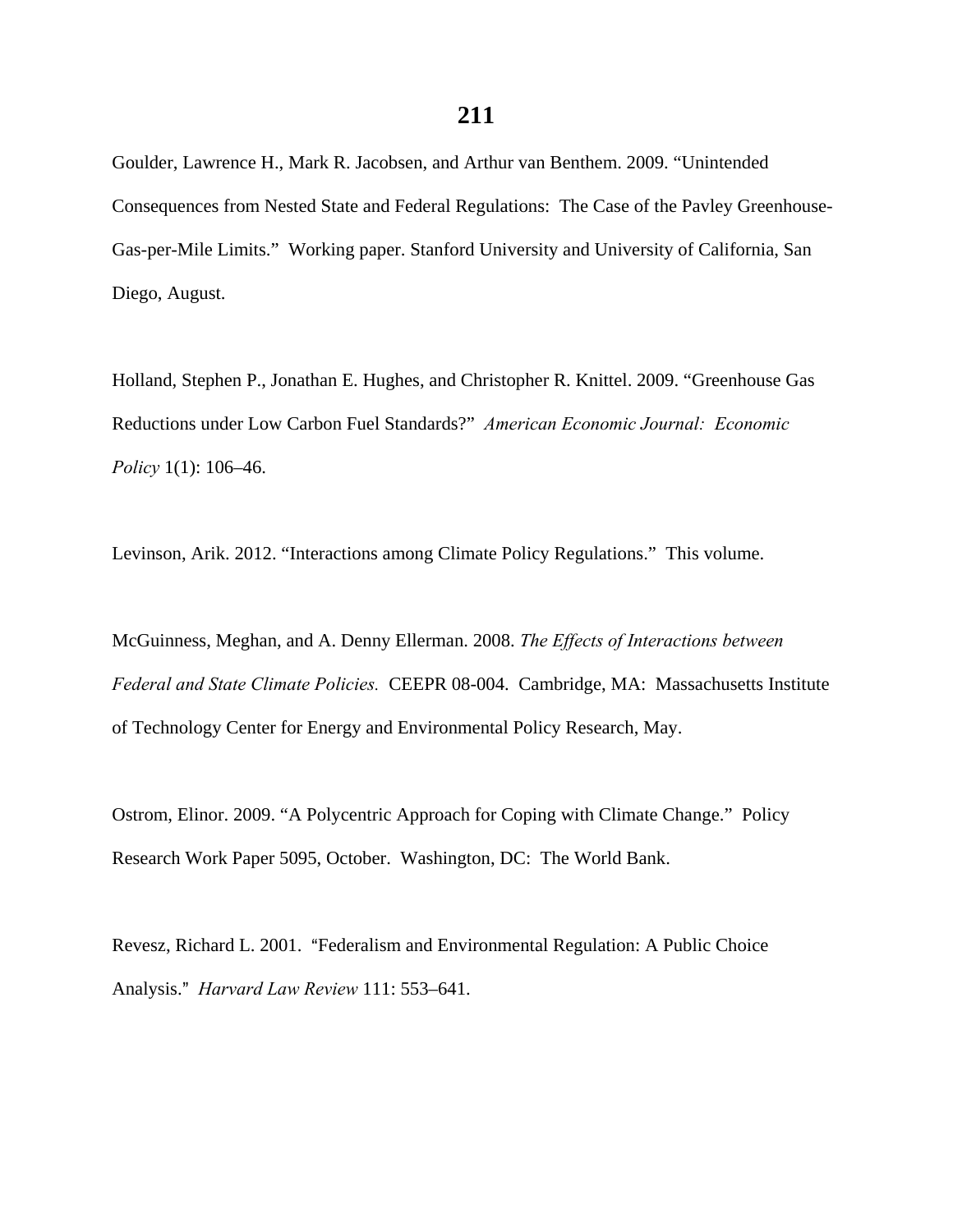# **212**

Trisolini, Katherine A. 2010. "All Hands on Deck: Local Governments and the Potential for Bidirectional Climate Change Regulation." *Stanford Law Review* 62(3) 669–746.

Wolak, Frank. "Low-Carbon Fuel Standards: Do They Really Work?" Stanford Institute for Economic Policy Research *Policy Brief*, May.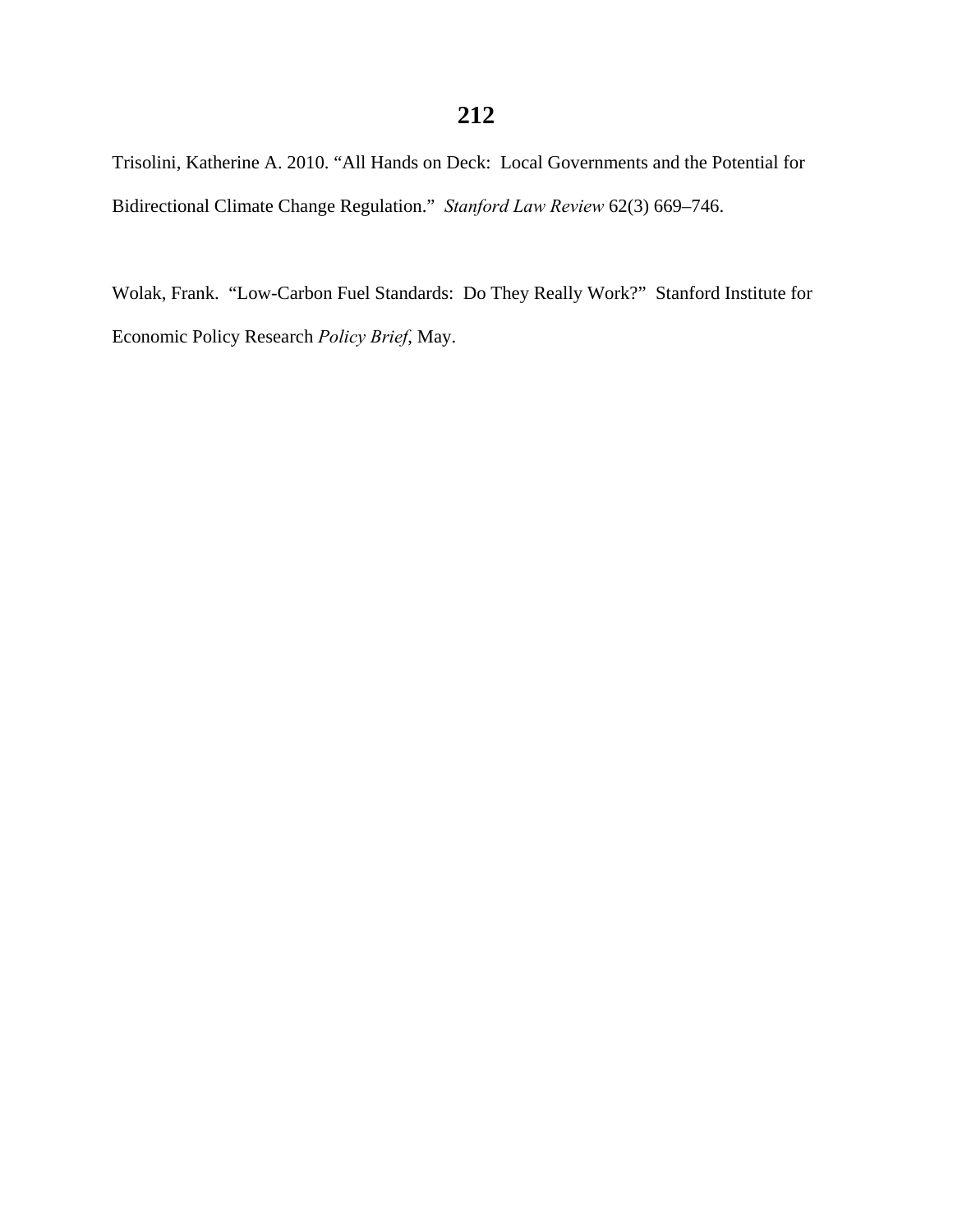Chapter 7: Lawrence Goulder and Robert Stavins

Figure 1: Interaction of Federal and State Cap-and-Trade Programs